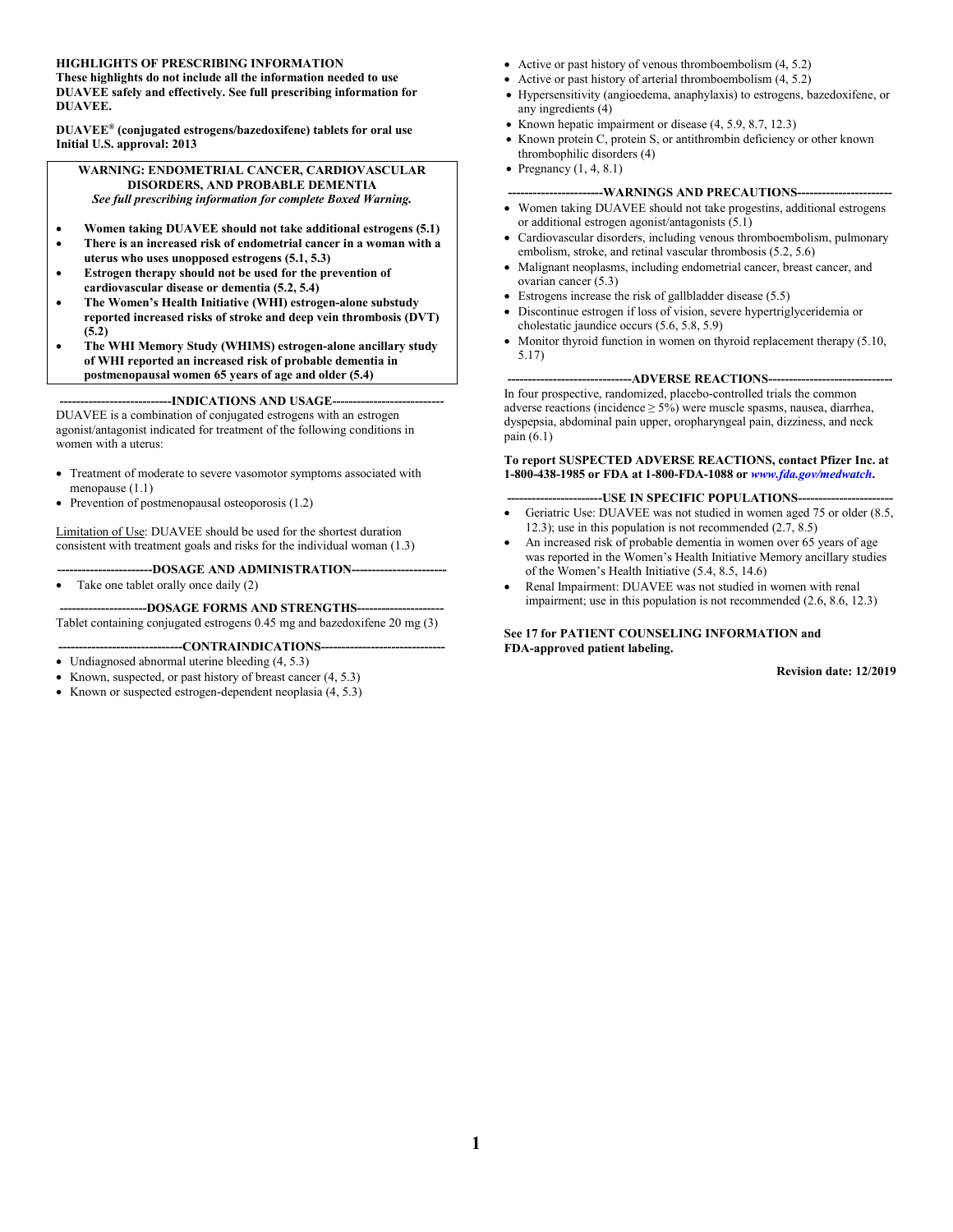#### **FULL PRESCRIBING INFORMATION: CONTENTS\***

#### **WARNING: ENDOMETRIAL CANCER, CARDIOVASCULAR DISORDERS, AND PROBABLE DEMENTIA**

#### **1 INDICATIONS AND USAGE**

- 1.1 Treatment of Moderate to Severe Vasomotor Symptoms Associated with Menopause
- 1.2 Prevention of Postmenopausal Osteoporosis
- 1.3 Important Limitations of Use

#### **2 DOSAGE AND ADMINISTRATION**

- 2.1 Treatment of Moderate to Severe Vasomotor Symptoms Associated with Menopause
- 2.2 Prevention of Postmenopausal Osteoporosis
- 2.3 General Dosing Information
- 2.4 Recommendations for Calcium and Vitamin D Supplementation
- 2.5 Administration Instructions for Missed Doses
- 2.6 Use in Patients with Renal Impairment
- 2.7 Use in the Elderly
- **3 DOSAGE FORMS AND STRENGTHS**

## **4 CONTRAINDICATIONS**

#### **5 WARNINGS AND PRECAUTIONS**

- 5.1 Drugs Containing Progestins, Estrogens or Estrogen Agonist/Antagonists
- 5.2 Cardiovascular Disorders
- 5.3 Malignant Neoplasms
- 5.4 Probable Dementia
- 5.5 Gallbladder Disease
- 5.6 Visual Abnormalities
- 5.7 Elevated Blood Pressure
- 5.8 Hypertriglyceridemia
- 5.9 Hepatic Impairment and Past History of Cholestatic Jaundice
- 5.10 Hypothyroidism
- 5.11 Fluid Retention
- 5.12 Hypocalcemia
- 5.13 Hereditary Angioedema
- 5.14 Exacerbation of Other Conditions
- 5.15 Premenopausal Women
- 5.16 Laboratory Tests
- 5,17 Drug-Laboratory Test Interactions
- **6 ADVERSE REACTIONS**
- 6.1 Clinical Trials Experience
- **7 DRUG INTERACTIONS**
- 7.1 Cytochrome P450 (CYP)
- 7.2 Uridine Diphosphate Glucuronosyltransferase (UGT)
- 7.3 Atorvastatin

#### **8 USE IN SPECIFIC POPULATIONS**

- 8.1 Pregnancy
- 8.2 Lactation
- 8.3 Females and Males of Reproductive Potential
- 8.4 Pediatric Use
- 8.5 Geriatric Use
- 8.6 Renal Impairment
- 8.7 Hepatic Impairment
- 8.8 Body Mass Index (BMI)
- **10 OVERDOSAGE**
- **11 DESCRIPTION**
- **12 CLINICAL PHARMACOLOGY**
	- 12.1 Mechanism of Action
- 12.3 Pharmacokinetics

#### **13 NONCLINICAL TOXICOLOGY**

- 13.1 Carcinogenesis, Mutagenesis, Impairment of Fertility
- 13.2 Animal Toxicology and/or Pharmacology
- **14 CLINICAL STUDIES**
	- 14.1 Treatment of Moderate to Severe Vasomotor Symptoms Associated with Menopause in Women with a Uterus
	- 14.2 Prevention of Postmenopausal Osteoporosis in Women with a Uterus
	- 14.3 Effects on the Endometrium
	- 14.4 Effects on Uterine Bleeding and Spotting
	- 14.5 Women's Health Initiative Studies
	- 14.6 Women's Health Initiative Memory Study
- **16 HOW SUPPLIED/STORAGE AND HANDLING**

#### **17 PATIENT COUNSELING INFORMATION**

- 17.1 Instructions for Patients
	- 17.2 Venous Thromboembolic Events
	- 17.3 Abnormal Vaginal Bleeding
	- 17.4 Possible Serious Adverse Reactions with Estrogen Therapy
	- 17.5 Possible Less Serious Adverse Reactions with DUAVEE
- 17.6 Calcium and Vitamin D Intake

\*Sections or subsections omitted from the full prescribing information are not listed.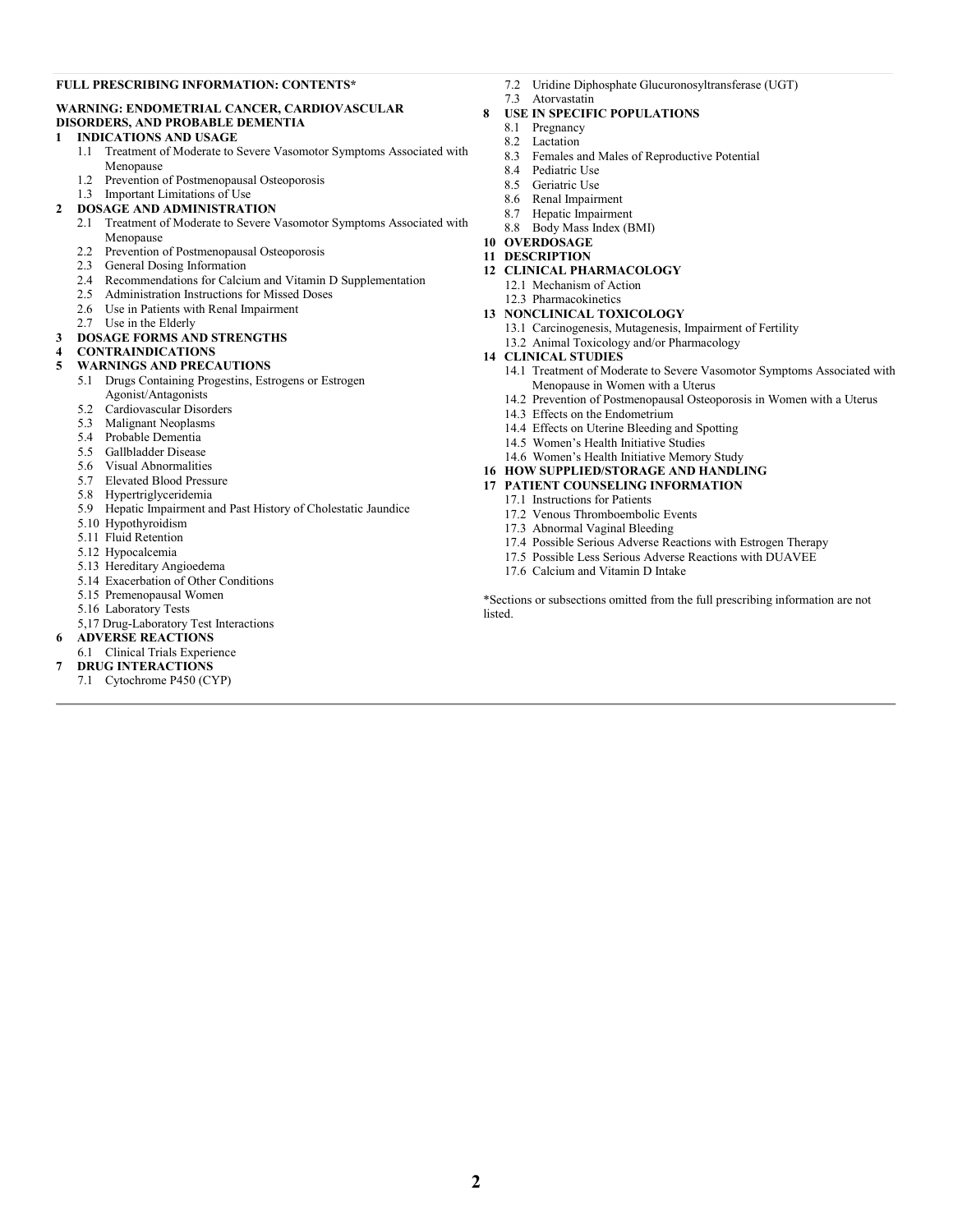### **FULL PRESCRIBING INFORMATION**

### **WARNING: ENDOMETRIAL CANCER, CARDIOVASCULAR DISORDERS, AND PROBABLE DEMENTIA**

- **Women taking DUAVEE should not take additional estrogens** *[see Warnings and Precautions (5.1)]*
- **There is an increased risk of endometrial cancer in a woman with a uterus who uses unopposed estrogens. DUAVEE has been shown to reduce the risk of endometrial hyperplasia, which may be a precursor to endometrial cancer. Adequate diagnostic measures, including directed or random endometrial sampling when indicated, should be undertaken to rule out malignancy in postmenopausal women with undiagnosed persistent or recurring abnormal genital bleeding** *[see Warnings and Precautions (5.3)]*
- **Estrogen therapy should not be used for the prevention of cardiovascular disease or dementia** *[see Warnings and Precautions (5.2, 5.4)]*
- **The Women's Health Initiative (WHI) estrogen-alone substudy reported increased risks of stroke and deep vein thrombosis (DVT) in postmenopausal women (50 to 79 years of age) during 7.1 years of treatment with daily oral conjugated estrogens (0.625 mg) alone, relative to placebo** *[see Warnings and Precautions (5.2)]*
- **The WHI Memory Study (WHIMS) estrogen-alone ancillary study of WHI reported an increased risk of probable dementia in postmenopausal women 65 years of age and older during 5.2 years of treatment with daily conjugated estrogens (0.625 mg)-alone, relative to placebo. It is unknown whether this finding applies to younger postmenopausal women** *[see Warnings and Precautions (5.4)]*

**In the absence of comparable data, these risks should be assumed to be similar for other doses of conjugated estrogens and other dosage forms of estrogens.**

**Estrogens should be prescribed at the lowest effective doses and for the shortest duration consistent with treatment goals and risks for the individual woman.**

### **1 INDICATIONS AND USAGE**

DUAVEE is indicated in women with a uterus for:

### **1.1 Treatment of Moderate to Severe Vasomotor Symptoms Associated with Menopause**

### **1.2 Prevention of Postmenopausal Osteoporosis**

### **1.3 Important Limitations of Use**

• Use DUAVEE for the shortest duration consistent with treatment goals and risks for the individual woman. Postmenopausal women should be re-evaluated periodically as clinically appropriate to determine if treatment is still necessary.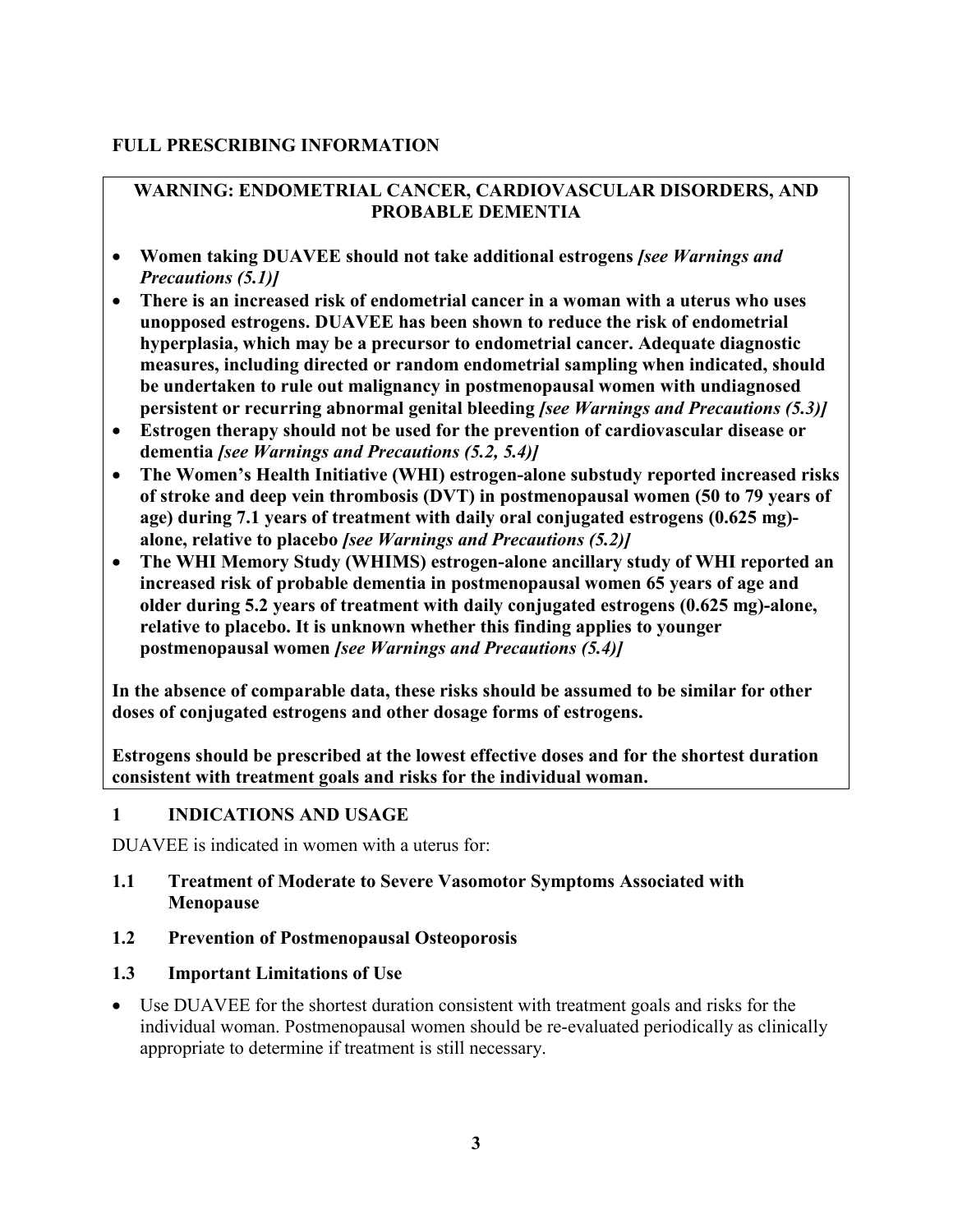• When prescribing solely for the prevention of postmenopausal osteoporosis, therapy should only be considered for women at significant risk of osteoporosis and non-estrogen medication should be carefully considered.

### **2 DOSAGE AND ADMINISTRATION**

### **2.1 Treatment of Moderate to Severe Vasomotor Symptoms Associated with Menopause**

The recommended dosage is one DUAVEE tablet daily.

### **2.2 Prevention of Postmenopausal Osteoporosis**

The recommended dosage is one DUAVEE tablet daily.

### **2.3 General Dosing Information**

Take DUAVEE once daily, without regard to meals. Tablets should be swallowed whole.

### **2.4 Recommendations for Calcium and Vitamin D Supplementation**

Women taking DUAVEE for prevention of postmenopausal osteoporosis should add supplemental calcium and/or vitamin D to their diet if daily intake is inadequate.

### **2.5 Administration Instructions for Missed Doses**

If a dose of DUAVEE is missed, instruct patients to take it as soon as remembered unless it is almost time for the next scheduled dose. They should not take two doses at the same time.

### **2.6 Use in Patients with Renal Impairment**

The pharmacokinetics of DUAVEE have not been evaluated in patients with renal impairment. Use in patients with renal impairment is not recommended *[see Use in Specific Populations (8.6) and Clinical Pharmacology (12.3)]*.

### **2.7 Use in the Elderly**

DUAVEE has not been studied in women over 75 years of age. Use in women over 75 years of age is not recommended.

### **3 DOSAGE FORMS AND STRENGTHS**

DUAVEE (conjugated estrogens/bazedoxifene) tablets, 0.45 mg/20 mg are oval, biconvex, pink tablets, branded with "0.45/20" in black ink on one side.

### **4 CONTRAINDICATIONS**

DUAVEE is contraindicated in women with any of the following conditions:

**●** Undiagnosed abnormal uterine bleeding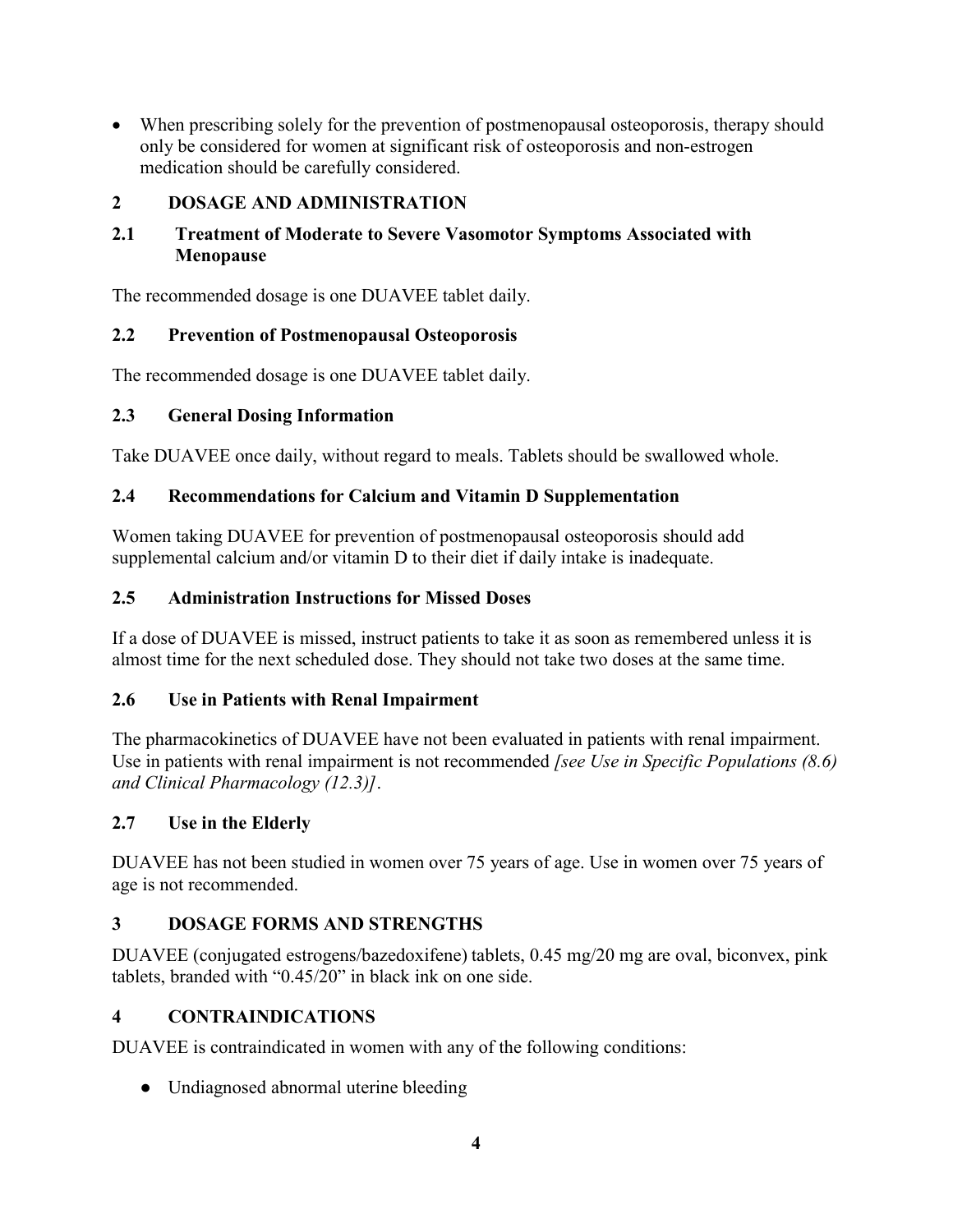- Known, suspected, or past history of breast cancer
- Known or suspected estrogen-dependent neoplasia
- Active deep venous thrombosis, pulmonary embolism, or history of these conditions
- Active arterial thromboembolic disease (for example, stroke, myocardial infarction) or history of these conditions
- Hypersensitivity (for example, anaphylaxis, angioedema) to estrogens, bazedoxifene, or any ingredients
- Known hepatic impairment or disease
- Known protein C, protein S, or antithrombin deficiency or other known thrombophilic disorders
- Pregnancy, as DUAVEE may cause fetal harm *[see pregnancy (8.1)]*.

## **5 WARNINGS AND PRECAUTIONS**

## **5.1 Drugs Containing Progestins, Estrogens or Estrogen Agonist/Antagonists**

DUAVEE contains conjugated estrogens and bazedoxifene, an estrogen agonist/antagonist. Women taking DUAVEE should not take progestins, additional estrogens or additional estrogen agonist/antagonists.

### **5.2 Cardiovascular Disorders**

Estrogen agonist/antagonists (including bazedoxifene, a component of DUAVEE) and estrogens individually are known to increase the risk of VTE.

An increased risk of stroke and DVT has been reported with estrogen-alone therapy. Should any of these occur or be suspected, DUAVEE should be discontinued immediately.

Risk factors for arterial vascular disease (for example, hypertension, diabetes mellitus, tobacco use, hypercholesterolemia, and obesity) and/or VTE (for example, personal history or family history of VTE, obesity, and systemic lupus erythematosus) should be managed appropriately.

### **Stroke**

In the WHI estrogen-alone substudy, a statistically significant increased risk of stroke was reported in women 50 to 79 years of age receiving daily conjugated estrogens (CE) (0.625 mg) alone compared to women in the same age group receiving placebo (45 versus 33 per 10,000 women-years). The increase in risk was demonstrated in year 1 and persisted *[see Clinical Studies (14.5)]*.

Subgroup analyses of women 50 to 59 years of age suggest no increased risk of stroke for those women receiving conjugated estrogens (0.625 mg)-alone versus those receiving placebo (18 versus 21 per 10,000 women-years).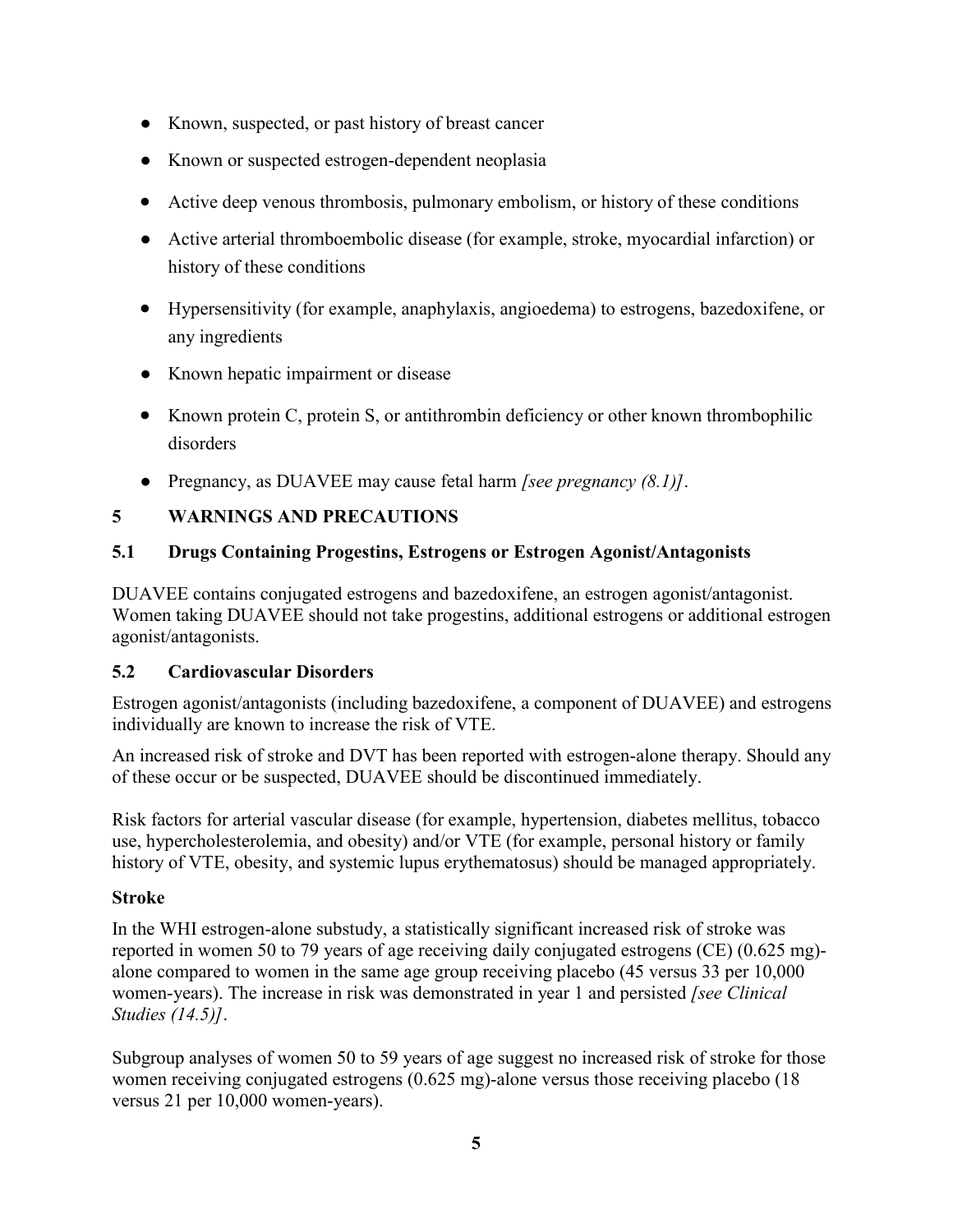Should a stroke occur or be suspected, DUAVEE should be discontinued immediately *[see Contraindications (4)].*

### **Coronary Heart Disease**

In the WHI estrogen-alone substudy, no overall effect on coronary heart disease (CHD) events (defined as nonfatal myocardial infarction, silent myocardial infarction, or CHD death) was reported in women receiving estrogen-alone compared to placebo *[see Clinical Studies (14.5)]*.

Subgroup analyses of women 50 to 59 years of age suggest a statistically non-significant reduction in CHD events (CE [0.625 mg]-alone compared to placebo) in women with less than 10 years since menopause (8 versus 16 per 10,000 women-years).

### **Venous Thromboembolism (VTE)**

In the WHI estrogen-alone substudy, the risk of VTE [DVT and pulmonary embolism (PE)] was increased for women receiving daily conjugated estrogens (0.625 mg)-alone compared to placebo (30 versus 22 per 10,000 women-years), although only the increased risk of DVT reached statistical significance (23 versus 15 per 10,000 women-years). The increase in VTE risk was demonstrated during the first 2 years *[see Clinical Studies (14.5)]*.

If feasible, DUAVEE should be discontinued at least 4 to 6 weeks before surgery of the type associated with an increased risk of thromboembolism, or during periods of prolonged immobilization. Because immobilization increases the risk for venous thromboembolic events independent of therapy, DUAVEE should be discontinued prior to and during prolonged immobilization (e.g., post-surgical recovery, prolonged bed rest) and DUAVEE therapy should be resumed only after the patient is fully ambulatory. In addition, women taking DUAVEE should be advised to move about periodically during travel involving prolonged immobilization.

### **5.3 Malignant Neoplasms**

### **Endometrial Cancer**

An increased risk of endometrial cancer has been reported with the use of unopposed estrogen therapy in women with a uterus. The reported endometrial cancer risk among unopposed estrogen users is about 2 to 12 times greater than in non-users, and appears dependent on duration of treatment and on estrogen dose. Most studies show no significant increased risk associated with use of estrogens for less than 1 year. The greatest risk appears associated with prolonged use, with increased risks of 15- to 24-fold for 5 to 10 years or more of treatment. This risk has been shown to persist for at least 8 to 15 years after estrogen therapy is discontinued.

DUAVEE contains an estrogen agonist/antagonist. This component reduces the risk of endometrial hyperplasia that can occur with the conjugated estrogens component. Endometrial hyperplasia may be a precursor to endometrial cancer. Women taking DUAVEE should not take additional estrogens as this may increase the risk of endometrial hyperplasia.

Clinical surveillance of all women taking DUAVEE is important. Adequate diagnostic measures, including directed or random endometrial sampling when indicated, should be undertaken to rule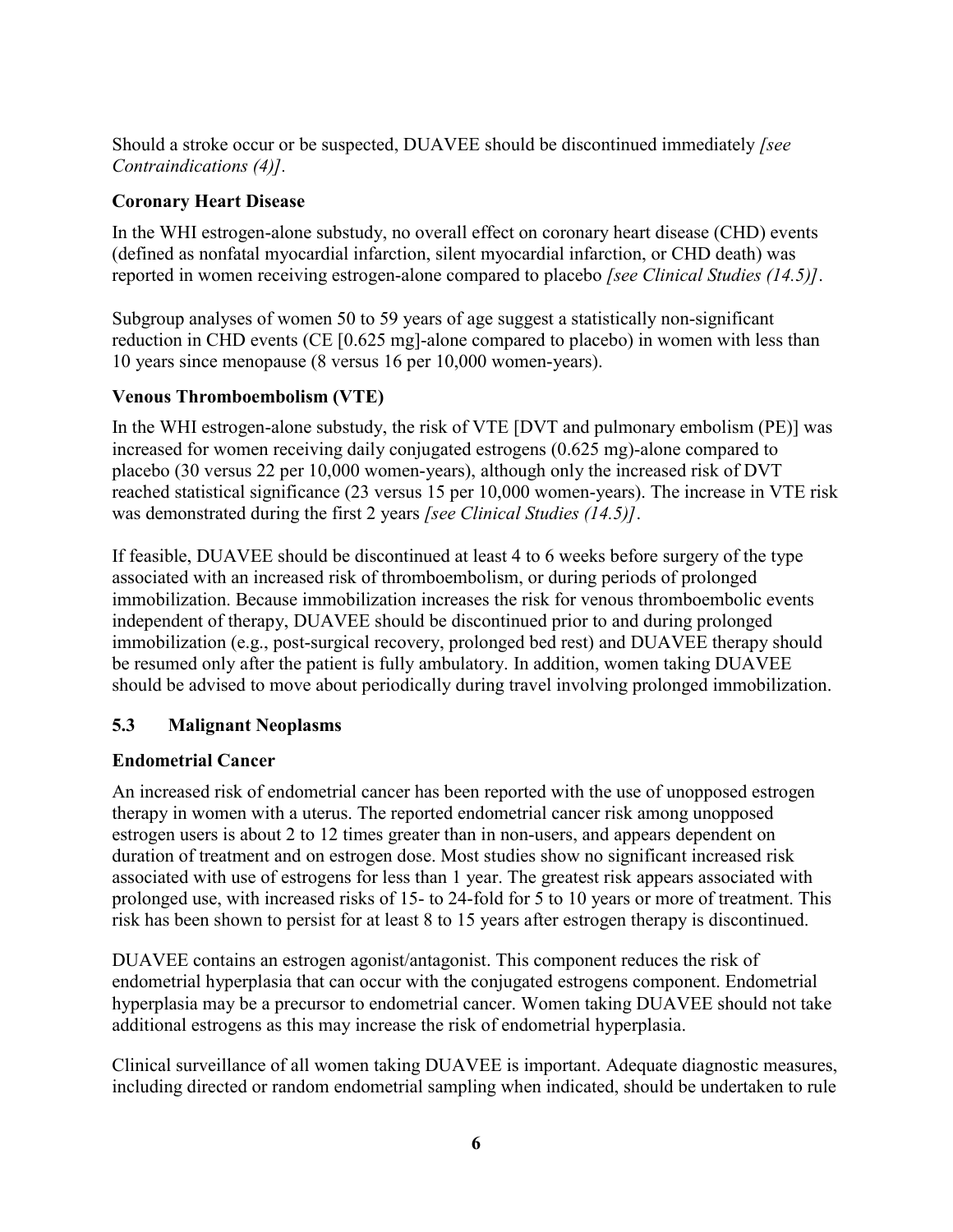out malignancy in postmenopausal women with undiagnosed persistent or recurring abnormal genital bleeding.

### **Breast Cancer**

The most important randomized clinical study providing information about breast cancer in estrogen-alone users is the WHI substudy of daily conjugated estrogens (0.625 mg)-alone. In the WHI estrogen-alone substudy, after an average follow-up of 7.1 years, daily conjugated estrogen (0.625 mg)-alone was not associated with an increased risk of invasive breast cancer (relative risk [RR] 0.80).

The use of estrogen-alone has been reported to result in an increase in abnormal mammograms requiring further evaluation. The effect of treatment with DUAVEE on the risk of breast cancer is unknown.

All women should receive yearly breast examinations by a healthcare provider and perform monthly breast self-examinations. In addition, mammography examinations should be scheduled based on patient age, risk factors, and prior mammogram results.

### **Ovarian Cancer**

A meta-analysis of 17 prospective and 35 retrospective epidemiology studies found that women who used hormonal therapy for menopausal symptoms had an increased risk for ovarian cancer. The primary analysis, using case-control comparisons, included 12,110 cancer cases from the 17 prospective studies. The relative risks associated with current use of hormonal therapy was 1.41 (95% confidence interval [CI] 1.32 to 1.50); there was no difference in the risk estimates by duration of the exposure (less than 5 years [median of 3 years] vs. greater than 5 years [median of 10 years] of use before the cancer diagnosis). The relative risk associated with combined current and recent use (discontinued use within 5 years before cancer diagnosis) was 1.37 (95% CI 1.27-1.48), and the elevated risk was significant for both estrogen-alone and estrogen plus progestin products. The exact duration of hormone therapy use associated with an increased risk of ovarian cancer, however, is unknown.

The effect of treatment with DUAVEE on the risk of ovarian cancer is unknown.

### **5.4 Probable Dementia**

In the WHIMS estrogen-alone ancillary study of WHI, a population of 2,947 hysterectomized women 65 to 79 years of age was randomized to daily CE (0.625 mg)-alone or placebo.

After an average follow-up of 5.2 years, 28 women in the estrogen-alone group and 19 women in the placebo group were diagnosed with probable dementia. The relative risk of probable dementia for CE-alone versus placebo was 1.49 (95 percent CI, 0.83-2.66). The absolute risk of probable dementia for CE-alone versus placebo was 37 versus 25 cases per 10,000 women-years *[see Use in Specific Populations (8.5) and Clinical Studies (14.6)]*.

### **5.5 Gallbladder Disease**

A 2- to 4-fold increase in the risk of gallbladder disease requiring surgery in postmenopausal women receiving estrogens has been reported.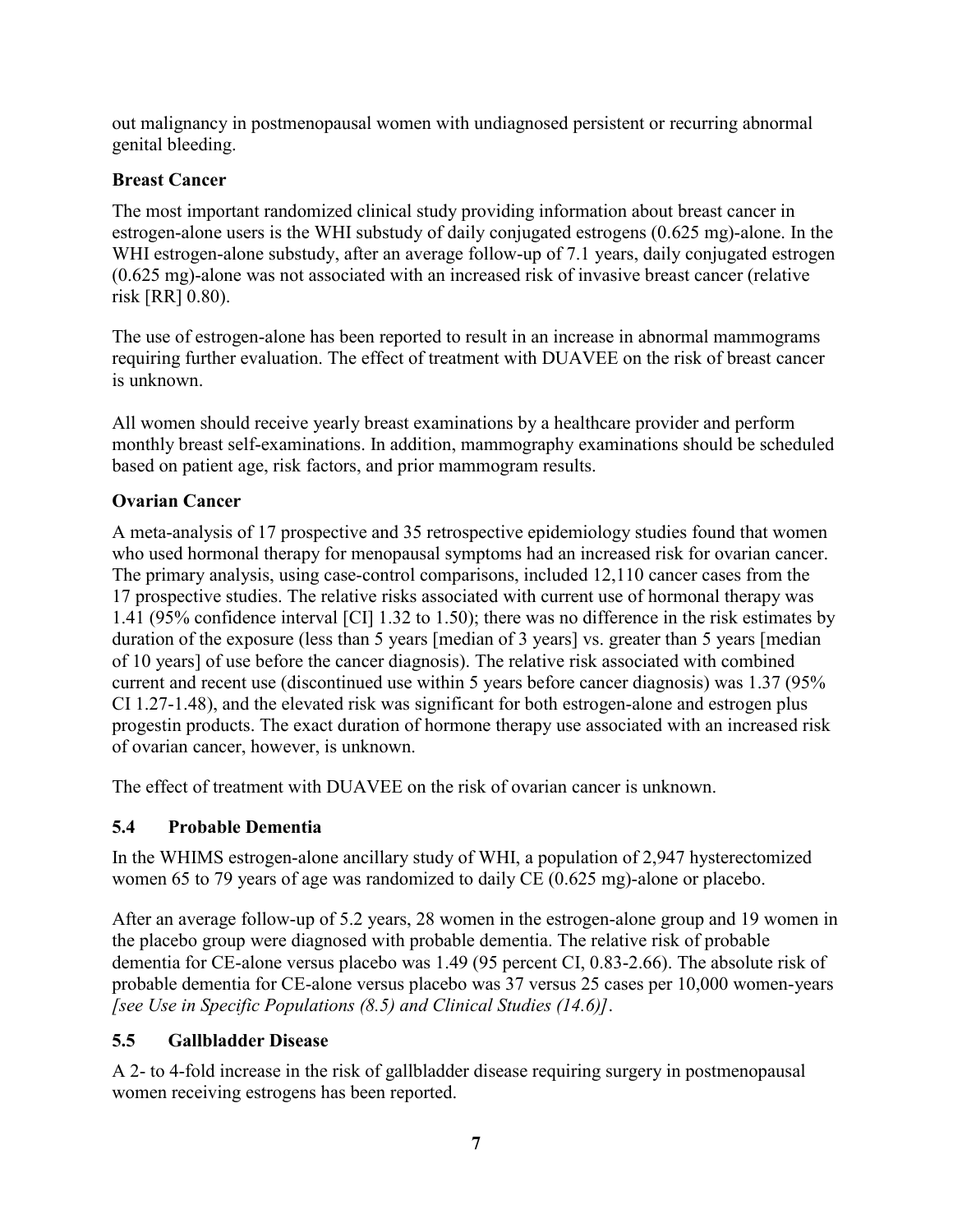### **5.6 Visual Abnormalities**

Retinal vascular thrombosis has been reported in patients receiving estrogens. Discontinue medication pending examination if there is sudden partial or complete loss of vision, or a sudden onset of proptosis, diplopia, or migraine. If examination reveals papilledema or retinal vascular lesions, DUAVEE should be permanently discontinued.

### **5.7 Elevated Blood Pressure**

In a small number of case reports in women receiving estrogens, substantial increases in blood pressure have been attributed to idiosyncratic reactions to estrogens. In a large, randomized, placebo-controlled clinical study, a generalized effect of estrogens on blood pressure was not seen.

### **5.8 Hypertriglyceridemia**

In women with pre-existing hypertriglyceridemia, treatment with estrogens may be associated with elevations of plasma triglycerides leading to pancreatitis. Consider discontinuation of DUAVEE if pancreatitis occurs.

### **5.9 Hepatic Impairment and Past History of Cholestatic Jaundice**

DUAVEE has not been studied in women with impaired liver function or past history of cholestatic jaundice.

Estrogens may be poorly metabolized in women with impaired liver function.

On average, women with hepatic impairment treated with bazedoxifene alone showed a 4.3-fold increase in overall exposures compared with controls *[see Use in Specific Populations (8.7) and Clinical Pharmacology (12.3)]*.

For women with a history of cholestatic jaundice associated with past estrogen use or with pregnancy, caution should be exercised; and in the case of recurrence, DUAVEE should be discontinued. Use of DUAVEE in patients with hepatic impairment is contraindicated *[see Contraindications (4)]*.

### **5.10 Hypothyroidism**

Estrogen administration leads to increased thyroid-binding globulin (TBG) levels. Women with normal thyroid function can compensate for the increased TBG by making more thyroid hormone, thus maintaining free T4 and T3 serum concentrations in the normal range. Women dependent on thyroid hormone replacement therapy who are also receiving estrogens may require increased doses of their thyroid replacement therapy. These women should have their thyroid function monitored in order to maintain their free thyroid hormone levels in an acceptable range.

### **5.11 Fluid Retention**

Estrogens may cause some degree of fluid retention. Because of this, patients who have conditions that might be influenced by this factor, such as cardiac dysfunction or renal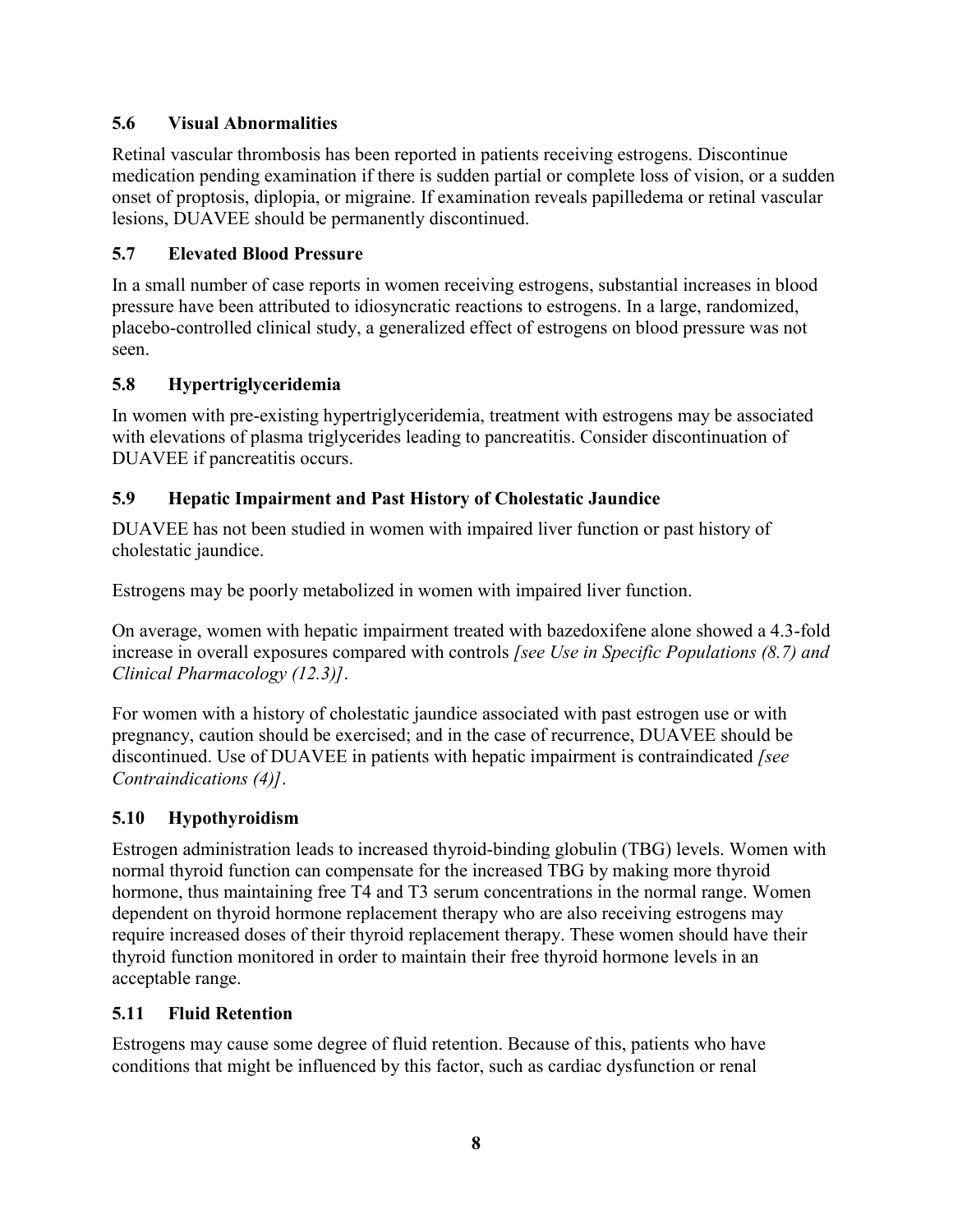impairment, warrant careful observation when estrogens are prescribed. Use of DUAVEE in patients with renal impairment is not recommended *[see Use in Specific Populations (8.6)]*.

## **5.12 Hypocalcemia**

Estrogen therapy should be used with caution in women with hypoparathyroidism as estrogeninduced hypocalcemia may occur.

## **5.13 Hereditary Angioedema**

Exogenous estrogens may exacerbate symptoms of angioedema in women with hereditary angioedema.

## **5.14 Exacerbation of Other Conditions**

Estrogens may cause an exacerbation of asthma, diabetes mellitus, epilepsy, migraine or porphyria, systemic lupus erythematosus, and hepatic hemangiomas and should be used with caution in women with these conditions.

## **5.15 Premenopausal Women**

There is no indication for premenopausal use of DUAVEE. The efficacy and safety of DUAVEE in premenopausal women have not been established, and its use is not recommended. Additionally, there is concern regarding inadvertent drug exposure in pregnancy in women of reproductive potential who become pregnant, due to risk of fetal harm *[see Use in Specific Populations (8.1)].*

## **5.16 Laboratory Tests**

Serum follicle stimulating hormone (FSH) and estradiol levels have not been shown to be useful in the management of moderate to severe vasomotor symptoms.

## **5.17 Drug-Laboratory Test Interactions**

Accelerated prothrombin time, partial thromboplastin time, and platelet aggregation time; increased platelet count; increased factors II, VII antigen, VIII antigen, VIII coagulant activity, IX, X, XII, VII-X complex, II-VII-X complex, and beta-thromboglobulin; decreased levels of antifactor Xa and antithrombin III, decreased antithrombin III activity; increased levels of fibrinogen and fibrinogen activity; increased plasminogen antigen and activity.

Increased thyroid-binding globulin (TBG) leading to increased circulating total thyroid hormone, as measured by protein-bound iodine (PBI), T4 levels (by column or by radioimmunoassay), or T3 levels by radioimmunoassay. T3 resin uptake is decreased, reflecting the elevated TBG. Free T4 and free T3 concentrations are unaltered. Women on thyroid replacement therapy may require higher doses of thyroid hormone.

Other binding proteins may be elevated in serum, for example, corticosteroid binding globulin (CBG), sex hormone-binding globulin (SHBG), leading to increased total circulating corticosteroids and sex steroids, respectively. Free hormone concentrations, such as testosterone and estradiol, may be decreased. Other plasma proteins may be increased (angiotensinogen/renin substrate, alpha-1-antitrypsin, ceruloplasmin).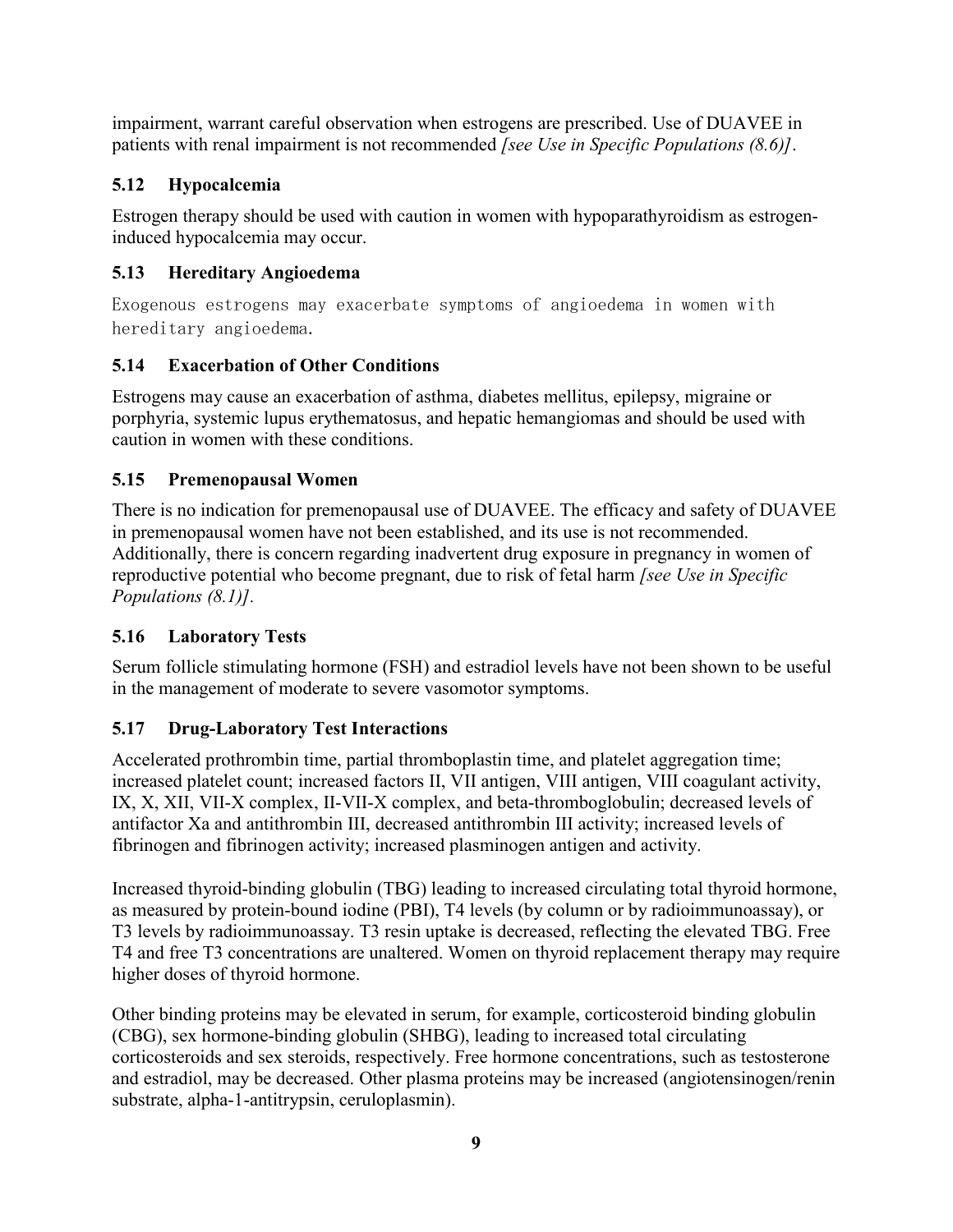Increased plasma high-density lipoprotein (HDL) and HDL2 cholesterol subfraction concentrations, reduced low-density lipoprotein (LDL) cholesterol concentrations, increased triglyceride levels.

Impaired glucose tolerance.

## **6 ADVERSE REACTIONS**

The following adverse reactions are discussed in greater detail in other sections of the label:

- Cardiovascular Disorders *[see Warnings and Precautions (5.2)]*
- Malignant Neoplasms *[see Warnings and Precautions (5.3)]*
- Gallbladder Disease *[see Warnings and Precautions (5.5)]*
- Hypertriglyceridemia *[see Warnings and Precautions (5.8)]*

## **6.1 Clinical Trials Experience**

Because clinical trials are conducted under widely varying conditions, adverse reaction rates observed in the clinical trials of a drug cannot be directly compared to rates in the clinical trials of another drug and may not reflect the rates observed in clinical practice.

The safety of conjugated estrogens/bazedoxifene was evaluated in four Phase 3 clinical trials ranging from 12 weeks to 24 months in duration and enrolling 6,210 postmenopausal women age 40 to 75 years (mean age 55 years). A total of 1,224 patients were treated with DUAVEE and 1,069 patients received placebo. Women enrolled in Studies 1 and 2 received calcium (600- 1200 mg) and vitamin D (200-400 IU) daily, while women in Studies 3 and 4 received no calcium and vitamin D supplementation as part of the protocol.

The incidence of all-cause mortality was 0.0% in the DUAVEE group and 0.2% in the placebo group. The incidence of serious adverse reactions was 3.5% in the DUAVEE group and 4.8% in the placebo group. The percentage of patients who withdrew from treatment due to adverse reactions was 7.5% in the DUAVEE group and 10.0% in the placebo group. The most common adverse reactions leading to discontinuation were hot flush, abdominal pain upper, and nausea.

The most commonly observed adverse reactions (incidence  $\geq$  5%) more frequently reported in women treated with DUAVEE than placebo are presented in Table 1.

| Table 1: Adverse Reactions (Incidence $\geq$ 5%) More Common in the DUAVEE<br><b>Treatment Group in Placebo-controlled Trials</b> |                                  |       |  |  |  |  |  |
|-----------------------------------------------------------------------------------------------------------------------------------|----------------------------------|-------|--|--|--|--|--|
| DUAVEE ( $N=1224$ )<br>Placebo $(N=1069)$                                                                                         |                                  |       |  |  |  |  |  |
|                                                                                                                                   | $n(^{0}/_{0})$<br>$n(^{0}/_{0})$ |       |  |  |  |  |  |
| <b>Gastrointestinal disorders</b>                                                                                                 |                                  |       |  |  |  |  |  |
| Nausea                                                                                                                            | 100(8)                           | 58(5) |  |  |  |  |  |
| Diarrhea                                                                                                                          | 96(8)                            |       |  |  |  |  |  |
| Dyspepsia<br>84 (7<br>59 (6                                                                                                       |                                  |       |  |  |  |  |  |
| Abdominal pain upper<br>58 (5)<br>81                                                                                              |                                  |       |  |  |  |  |  |
| Musculoskeletal and connective tissue disorders                                                                                   |                                  |       |  |  |  |  |  |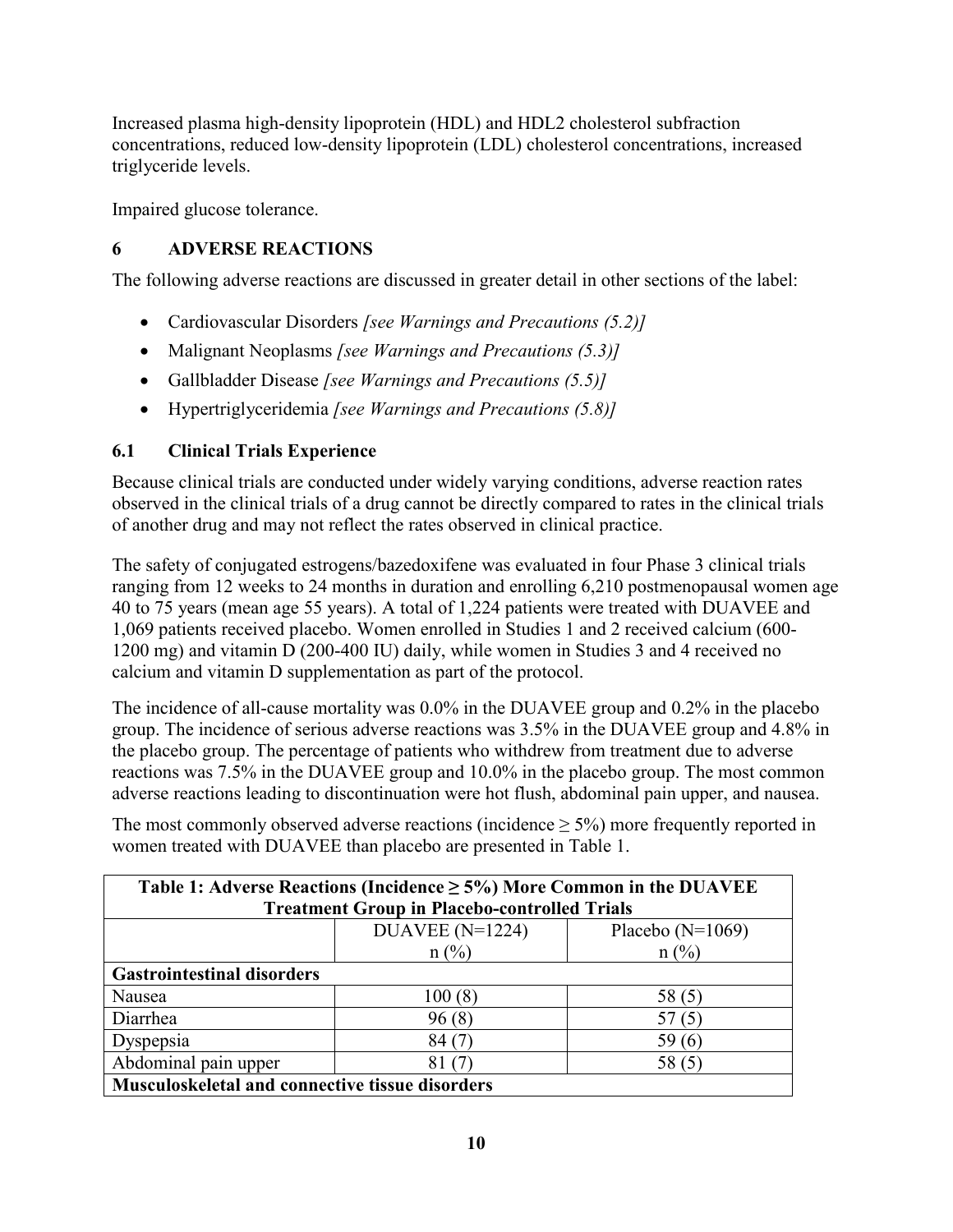| Table 1: Adverse Reactions (Incidence $\geq$ 5%) More Common in the DUAVEE |                                         |                |  |  |  |  |  |
|----------------------------------------------------------------------------|-----------------------------------------|----------------|--|--|--|--|--|
| <b>Treatment Group in Placebo-controlled Trials</b>                        |                                         |                |  |  |  |  |  |
|                                                                            | DUAVEE $(N=1224)$<br>Placebo $(N=1069)$ |                |  |  |  |  |  |
|                                                                            | $n(^{0}/_{0})$                          | $n(^{0}/_{0})$ |  |  |  |  |  |
| Muscle spasms                                                              | 110(9)                                  | 63(6)          |  |  |  |  |  |
| Neck pain                                                                  | 62(5)<br>46(4)                          |                |  |  |  |  |  |
| <b>Nervous system disorders</b>                                            |                                         |                |  |  |  |  |  |
| <b>Dizziness</b>                                                           | 65(5)                                   |                |  |  |  |  |  |
| Respiratory, thoracic, and mediastinal disorders                           |                                         |                |  |  |  |  |  |
| Oropharyngeal pain                                                         | 80 C                                    |                |  |  |  |  |  |

*Venous thromboembolism*: In the clinical studies with DUAVEE, the reporting rates for venous thromboembolism (deep venous thrombosis, pulmonary embolism, and retinal vein thrombosis) were low in all treatment groups. Adverse reactions of venous thromboembolism were reported in 0.0% of patients treated with DUAVEE and 0.1% of patients treated with placebo. Due to the low rate of events in both groups, it is not possible to conclude that the risk of venous thromboembolism with DUAVEE is different from that seen with other estrogen therapies *[see Warnings and Precautions (5.2)]*.

### **7 DRUG INTERACTIONS**

### **7.1 Cytochrome P450 (CYP)**

*In vitro* and *in vivo* studies have shown that estrogens are metabolized partially by cytochrome P450 3A4 (CYP3A4). Concomitant administration of itraconazole, a strong CYP3A4 inhibitor, with DUAVEE, resulted in increases in bazedoxifene exposure (40%) and, to a lesser extent, conjugated estrogens exposure (9% for baseline-adjusted total estrone, 5% for total equilin), compared to DUAVEE alone *[see Pharmacokinetics (12.3)]*. Inducers of CYP3A4, such as St. John's Wort (Hypericum perforatum) preparations, phenobarbital, carbamazepine, and rifampin, may reduce plasma concentrations of some estrogens, possibly resulting in a decrease in therapeutic effects and/or changes in the uterine bleeding profile.

Bazedoxifene does not induce or inhibit the activities of major CYP isoenzymes. *In vitro* data suggest that bazedoxifene is unlikely to interact with co-administered drugs via CYP-mediated metabolism.

### **7.2 Uridine Diphosphate Glucuronosyltransferase (UGT)**

Bazedoxifene undergoes metabolism by UGT enzymes in the intestinal tract and liver. The metabolism of bazedoxifene may be increased by concomitant use of substances known to induce UGTs, such as rifampin, phenobarbital, carbamazepine, and phenytoin. A reduction in bazedoxifene exposure may be associated with an increase risk of endometrial hyperplasia. Adequate diagnostic measures, including directed or random endometrial sampling when indicated, should be undertaken to rule out malignancy in postmenopausal women with undiagnosed persistent or recurring abnormal genital bleeding.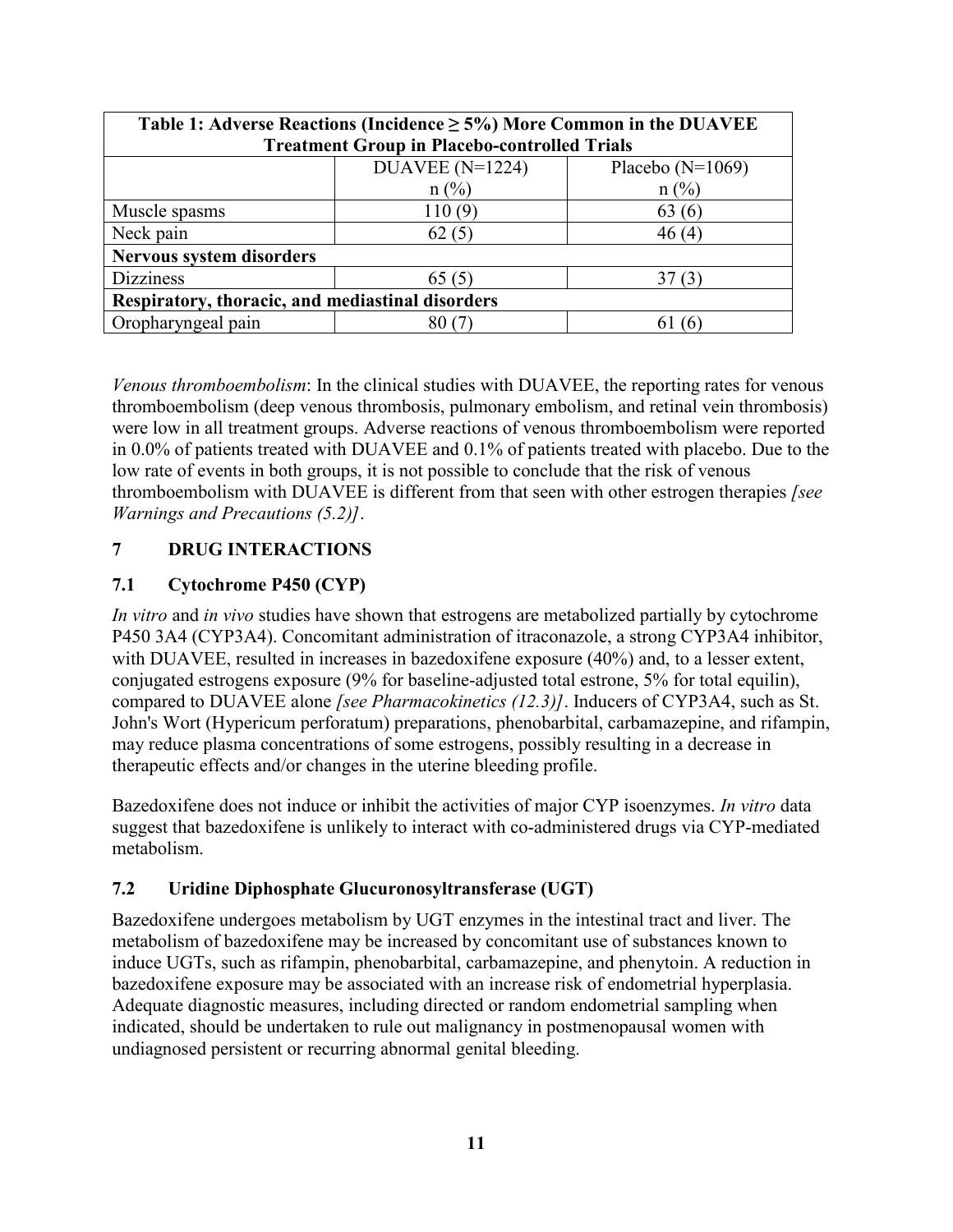### **7.3 Atorvastatin**

Concomitant administration of bazedoxifene (40 mg daily) and atorvastatin (20 mg, single-dose) to healthy postmenopausal women did not affect the pharmacokinetics of bazedoxifene, atorvastatin or its active metabolites.

### **8 USE IN SPECIFIC POPULATIONS**

#### **8.1 Pregnancy**

#### Risk Summary

DUAVEE is contraindicated for use in pregnant women and is not indicated for use in females of reproductive potential *[see Contraindications (4), Warnings and Precautions (5.15)].*

### *Conjugated Estrogens (CE)*

There are no data with the use of conjugated estrogens in pregnant women; however, epidemiologic studies and meta-analyses have not found an increased risk of genital and non-genital birth defects (including cardiac anomalies and limb-reduction defects) following exposure to combined hormonal contraceptives before conception or during early pregnancy.

### *Bazedoxifene*

There are no available data on bazedoxifene use in pregnant women to inform a drug associated risk of adverse developmental outcomes. Animal studies have shown that oral bazedoxifene administered during the period of organogenesis to pregnant rats or rabbits at 0.3 and 2 times, respectively, the exposure at the maximum recommended dose, can cause fetal harm *[see Data].* Based on mechanism of action, bazedoxifene may block the important functions that estrogen has during all stages of pregnancy *[see Clinical Pharmacology (12.1)]*.

### Data

### *Animal data*

### *Bazedoxifene*

Administration of bazedoxifene to rats at maternally toxic dosages  $\geq 1$  mg/kg/day ( $\geq 0.3$  times the human area under the curve (AUC) at the 20 mg dose) resulted in reduced numbers of live fetuses and/or reductions in fetal body weights. No fetal developmental anomalies were observed. In studies conducted with pregnant rabbits treated with bazedoxifene, abortion and an increased incidence of heart (ventricular septal defect) and skeletal system (ossification delays, misshapen or misaligned bones, primarily of the spine and skull) anomalies in the fetuses were present at maternally toxic dosages of  $\geq 0.5$  mg/kg/day ( $\geq 2$  times the human AUC at the 20 mg dose).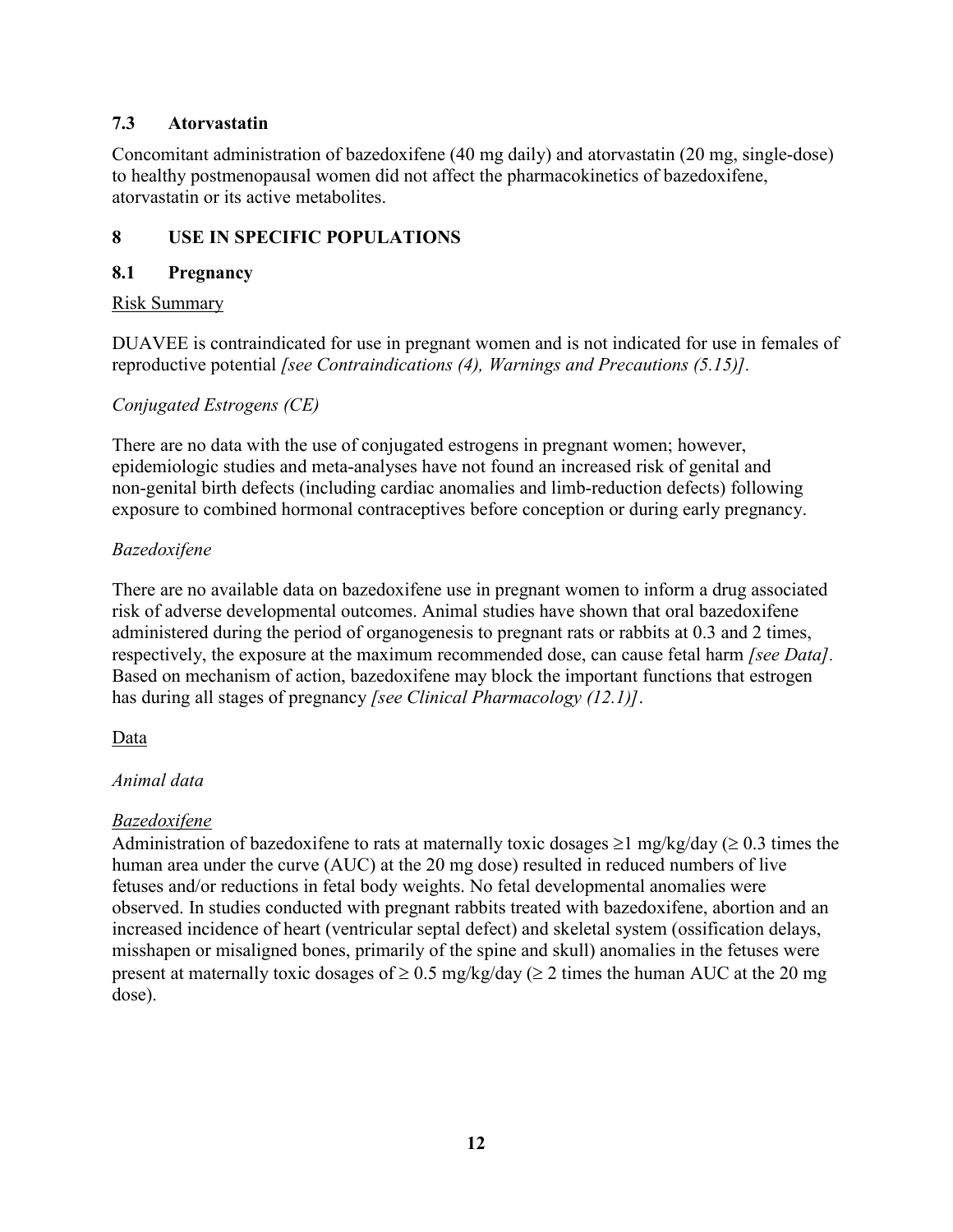### **8.2 Lactation**

#### Risk Summary

DUAVEE is not indicated for use in females of reproductive potential *[see Warnings and Precautions (5.15)]*.

### *Conjugated Estrogens*

Estrogens are present in human milk and can reduce milk production in breast-feeding females. This reduction can occur at any time but is less likely to occur once breast-feeding is well-established.

### *Bazedoxifene*

There are no data on the presence of bazedoxifene in either human or animal breast milk, the effect on the breastfed infant, or the effects on milk production. Based on mechanism of action, bazedoxifene may block the important functions that estrogen has in mammary tissue during lactation *[see Clinical Pharmacology (12.1)].*

### **8.3 Females and Males of Reproductive Potential**

### Infertility

### *Bazedoxifene*

Based on animal data, bazedoxifene administration may adversely affect female fertility. However, clinical fertility studies with bazedoxifene have not been conducted *[see Nonclinical Toxicology (13.1)]*.

### **8.4 Pediatric Use**

DUAVEE is not indicated for use in children *[see Indications and Usage (1)]*.

### **8.5 Geriatric Use**

DUAVEE is not recommended for use in women greater than 75 years of age *[see Dosage and Administration (2.7) and Clinical Pharmacology 12.3)]*.

Of the total number of women in phase 3 clinical studies who received DUAVEE, 4.60% (n=224) were 65 years and over. DUAVEE was not studied in women aged 75 and over. No overall differences in safety or effectiveness were observed between women 65-74 years of age and younger women, and other reported clinical experience has not identified differences in responses between the elderly and younger women, but greater sensitivity of some older women cannot be ruled out.

An increased risk of probable dementia in women over 65 years of age was reported in the Women's Health Initiative Memory ancillary studies of the Women's Health Initiative using daily conjugated estrogens (0.625 mg) *[see Clinical Studies (14.6)].*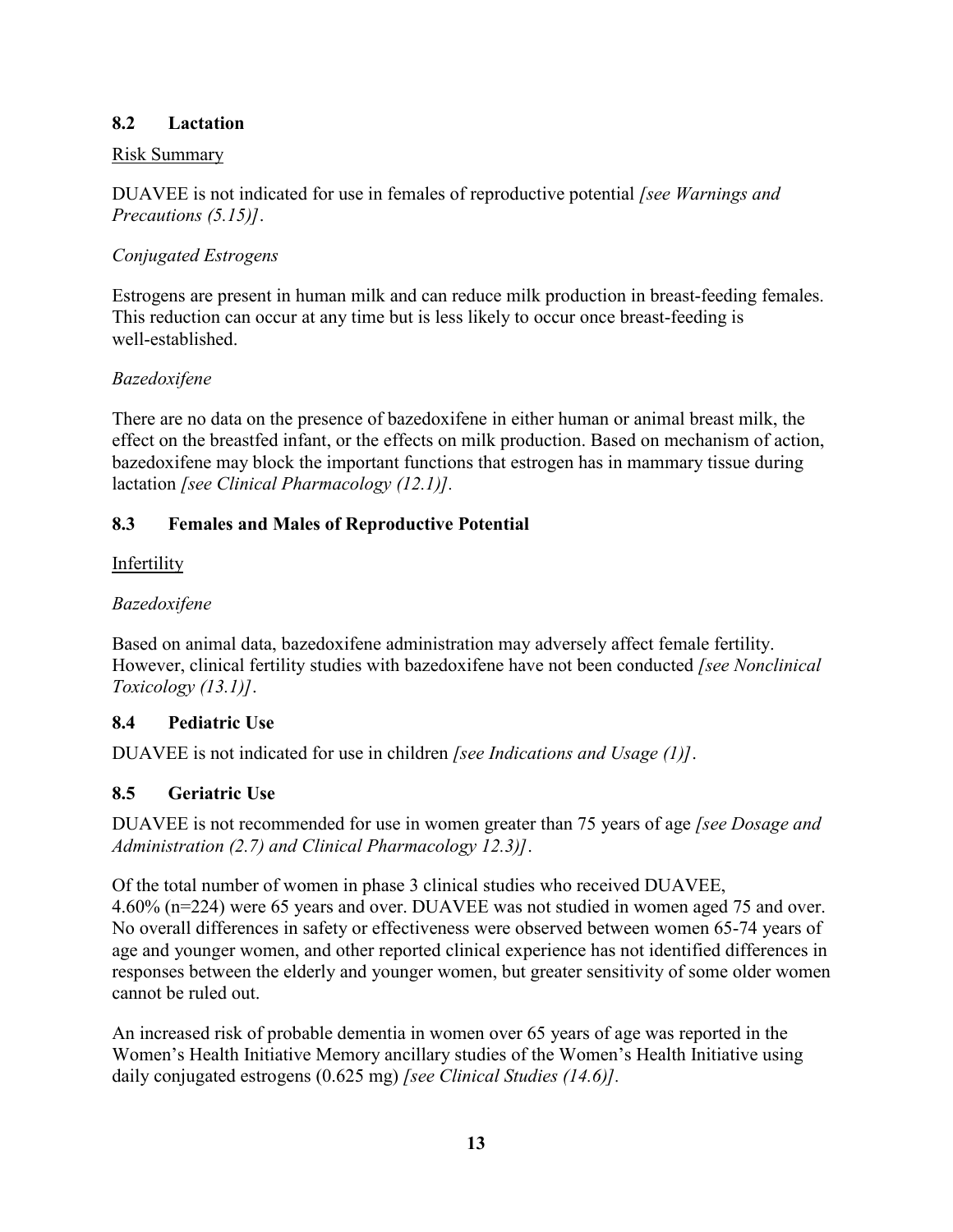### **8.6 Renal Impairment**

DUAVEE is not recommended for use in patients with renal impairment *[see Dosage and Administration (2.6) and Clinical Pharmacology (12.3)].* 

The pharmacokinetics, safety, and efficacy of DUAVEE have not been evaluated in women with renal impairment*.*

### **8.7 Hepatic Impairment**

DUAVEE is contraindicated in patients with hepatic impairment *[see Contraindications (4) and Clinical Pharmacology (12.3)].* 

The pharmacokinetics, safety, and efficacy of DUAVEE have not been evaluated in women with hepatic impairment. In a pharmacokinetics study of bazedoxifene 20 mg alone, the C<sub>max</sub> and AUC of bazedoxifene increased 67% and 143%, respectively, in women with mild hepatic impairment (Child Pugh Class A), compared to healthy women. The  $C_{\text{max}}$  and AUC of bazedoxifene increased 32% and 109%, respectively, in women with moderate hepatic impairment (Child Pugh Class B). The  $C_{\text{max}}$  and AUC of bazedoxifene increased 20% and 268%, respectively, in women with severe hepatic impairment (Child Pugh Class C).

No pharmacokinetic studies with conjugated estrogens were conducted in women with hepatic impairment.

## **8.8 Body Mass Index (BMI)**

Following DUAVEE administration, the systemic exposures of conjugated estrogens and bazedoxifene were lower in obese subjects, compared to non-obese subjects *[see Pharmacokinetics (12.3)]*.

A single dose of DUAVEE (conjugated estrogens 0.45 mg/bazedoxifene 20 mg) was administered to 12 obese BMI  $\geq$  30 [mean (SD) = 32.7 (2.7) kg/m<sup>2</sup>] and 12 non-obese BMI < 30 [mean (SD) 25.3 (2.6) kg/m<sup>2</sup>] postmenopausal women. In obese subjects, systemic exposures of total estrone, total equilin, and bazedoxifene were 2%, 32%, and 13% lower, respectively, compared to non-obese subjects.

A greater reduction in bazedoxifene exposure compared to conjugated estrogens may be associated with decreased protection from endometrial hyperplasia. Monitor and evaluate women with postmenopausal or unexplained genital bleeding for possible endometrial hyperplasia or malignancy *[see Warnings and Precautions (5.3)]*.

### **10 OVERDOSAGE**

In case of overdosage, there is no specific antidote, and the treatment should be symptomatic.

Symptoms of overdosage of estrogen-containing products in adults and children may include nausea, vomiting, breast tenderness, dizziness, abdominal pain, drowsiness/fatigue; withdrawal bleeding may occur.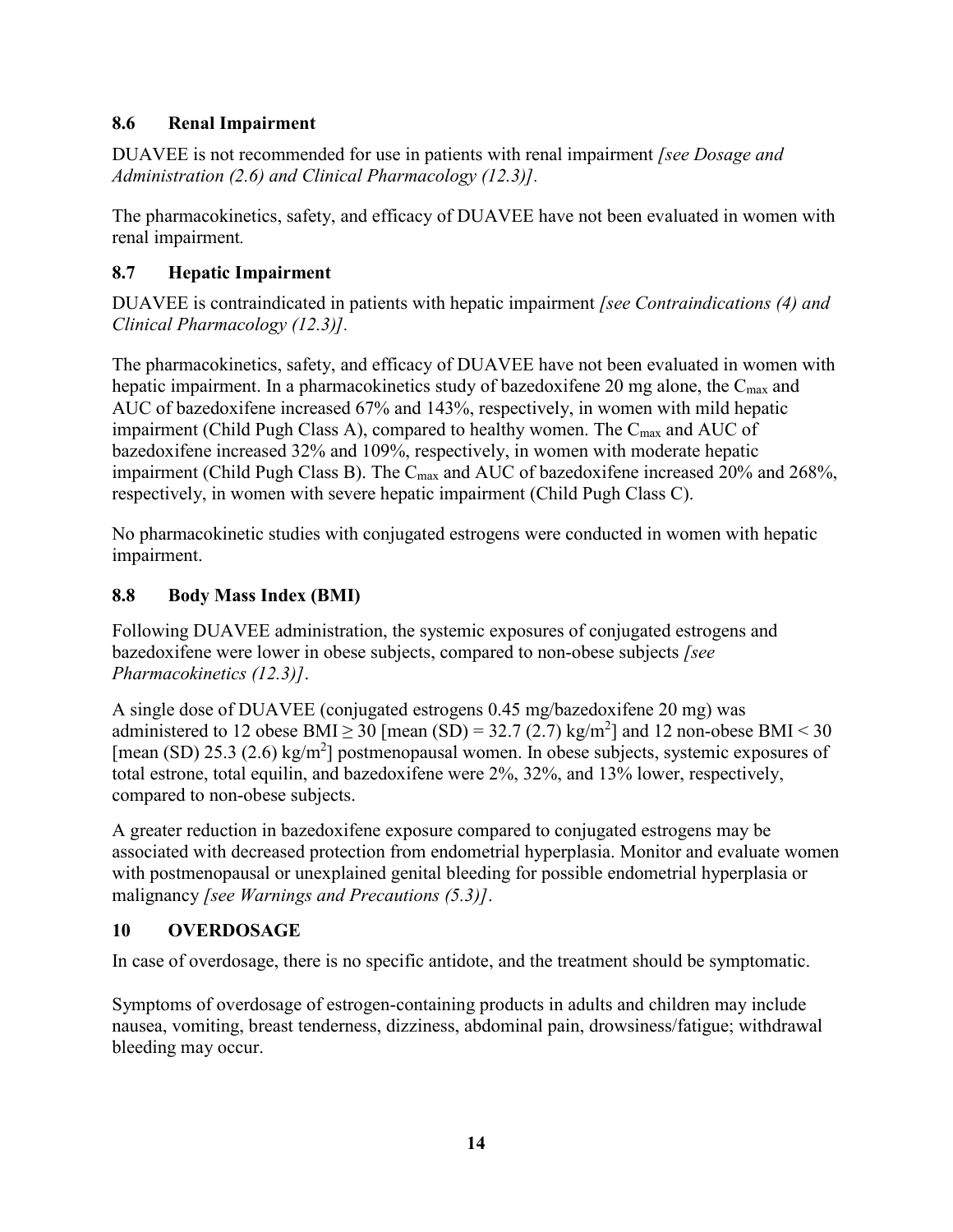#### **11 DESCRIPTION**

DUAVEE (conjugated estrogens/bazedoxifene), contains conjugated estrogens with bazedoxifene, an estrogen agonist/antagonist.

Conjugated estrogens are purified from pregnant mares' urine and consist of the sodium salts of water-soluble estrogen sulfates blended to represent the average composition of material derived from pregnant mares' urine. Conjugated estrogens are a mixture of sodium estrone sulfate and sodium equilin sulfate, and also contain as concomitant components, sodium sulfate conjugates, 17α-dihydroequilin, 17α-estradiol, and 17β-dihydroequilin.

Bazedoxifene is supplied as the acetate salt (bazedoxifene acetate) and has the chemical name 1*H*-Indol-5-ol, 1-[[4-[2-(hexahydro-1*H*-azepin-1-yl) ethoxy]phenyl]methyl]-2-(4 hydroxyphenyl)-3-methyl-, monoacetate. The empirical formula is  $C_{30}H_{34}N_2O_3 \cdot C_2H_4O_2$ , and the molecular weight is 530.65.

Bazedoxifene acetate is a white to tan powder. The aqueous solubility of bazedoxifene is pHdependent. Solubility is higher at lower pH. The solubility of bazedoxifene acetate in unbuffered sterile water was measured to be 923 microgramsA/mL at pH 5.4. The following represents the chemical structure of bazedoxifene acetate:



DUAVEE is available for oral administration as tablets containing 0.45 mg of conjugated estrogens with 20 mg of bazedoxifene (equivalent to 22.6 mg of bazedoxifene acetate). Each tablet of DUAVEE contains the following inactive ingredients: calcium phosphate tribasic, hydroxypropyl cellulose, microcrystalline cellulose, powdered cellulose, hypromellose, lactose monohydrate, magnesium stearate, polyethylene glycol, sucrose, ascorbic acid, sucrose palmitic acid ester, hydroxyethylcellulose, titanium dioxide, red iron oxide, yellow iron oxide, black iron oxide, povidone, polydextrose, maltitol, poloxamer 188, propylene glycol, and isopropyl alcohol.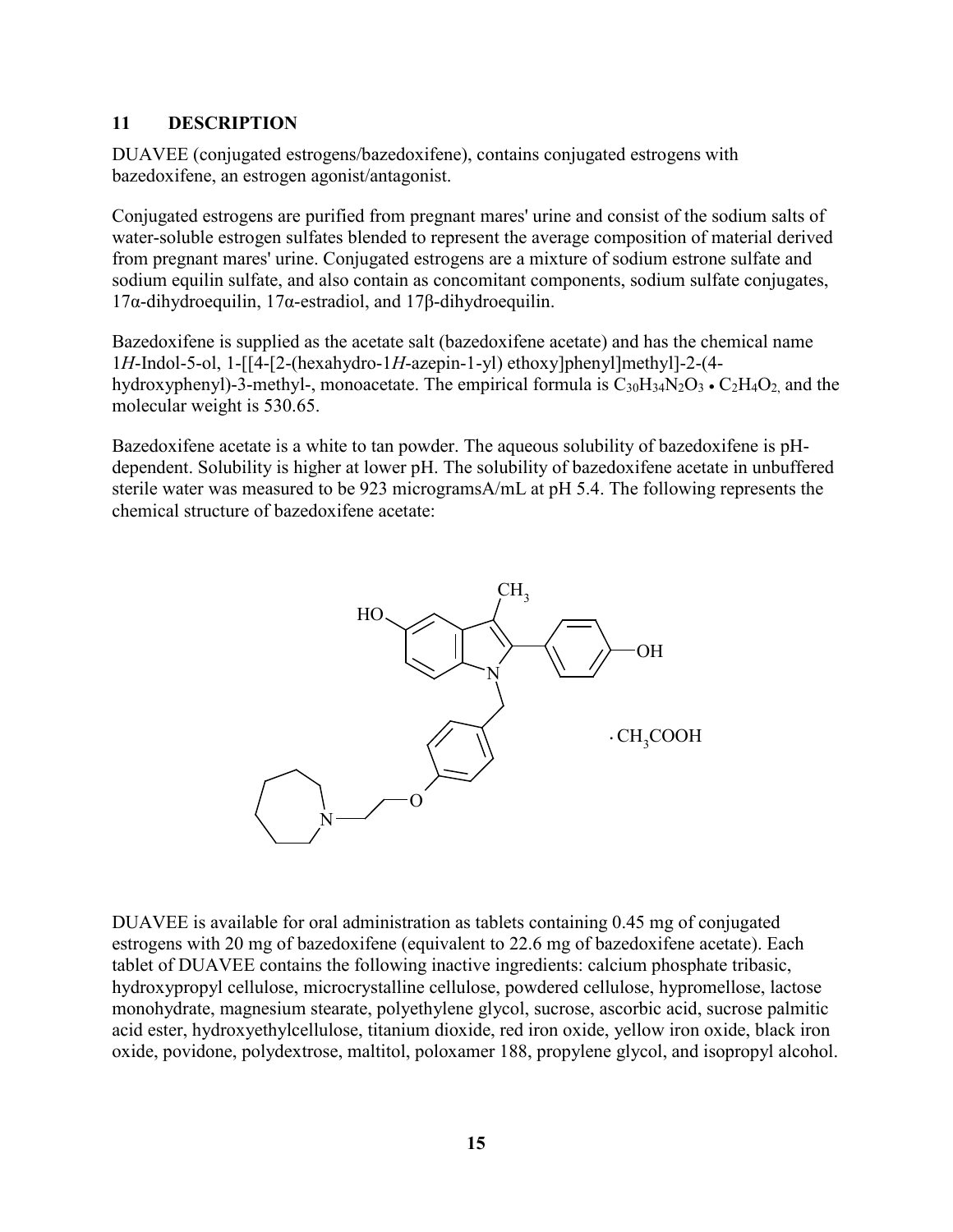### **12 CLINICAL PHARMACOLOGY**

#### **12.1 Mechanism of Action**

DUAVEE pairs conjugated estrogens with bazedoxifene. Conjugated estrogens and bazedoxifene function by binding to and activating estrogen receptors (ER) α and β, which vary in proportion from tissue to tissue. Conjugated estrogens are composed of multiple estrogens and are agonists of ER- α and β. Bazedoxifene is an estrogen agonist/antagonist that acts as an agonist in some estrogen-sensitive tissues and an antagonist in others (e.g., uterus). The pairing of conjugated estrogens with bazedoxifene produces a composite effect that is specific to each target tissue. The bazedoxifene component reduces the risk of endometrial hyperplasia that can occur with the conjugated estrogens component.

Pharmacodynamic studies have not been conducted with DUAVEE.

#### **12.3 Pharmacokinetics**

#### **Absorption**

Following administration of multiple doses of conjugated estrogens 0.45 mg/bazedoxifene 20 mg to healthy women who were naturally postmenopausal or who had undergone bilateral oophorectomy, the mean steady state pharmacokinetic parameters at Day 10 for conjugated estrogens (baseline adjusted for total estrone) and bazedoxifene are summarized in Table 2.

| Table 2: Mean $\pm$ SD Steady-State Pharmacokinetic Parameters (n=24)                 |               |               |             |  |  |
|---------------------------------------------------------------------------------------|---------------|---------------|-------------|--|--|
| $T_{max}$<br><b>AUCss</b><br>$C_{\text{max}}$<br>(ng/mL)<br>(hr)<br>$(ng\cdot hr/mL)$ |               |               |             |  |  |
| <b>Baseline-Adjusted Total Estrone</b>                                                | $2.6 \pm 0.8$ | $6.5 \pm 1.6$ | $35 \pm 12$ |  |  |
| <b>Bazedoxifene</b>                                                                   | $6.9 \pm 3.9$ | $2.5 \pm 2.1$ | $71 \pm 34$ |  |  |

Results from monotherapy studies with conjugated estrogens or bazedoxifene components of DUAVEE, are noted below:

Conjugated estrogens are soluble in water and are well-absorbed from the gastrointestinal tract after release from the drug formulation.

Bazedoxifene exhibits a linear increase in plasma concentrations for single doses from 0.5 mg up to 120 mg and multiple daily doses from 1 mg to 80 mg. The absolute bioavailability of bazedoxifene is approximately 6%.

### **Food Effect**

In a single-dose, crossover study in 23 postmenopausal women given conjugated estrogens  $0.625$  mg/bazedoxifene 20 mg with a high fat/high calorie meal, food increased AUC<sub>0-inf</sub> of bazedoxifene by 25%. The  $C_{\text{max}}$  of bazedoxifene was unchanged.

### **Distribution**

The distribution of conjugated estrogens and bazedoxifene after administration of DUAVEE has not been studied.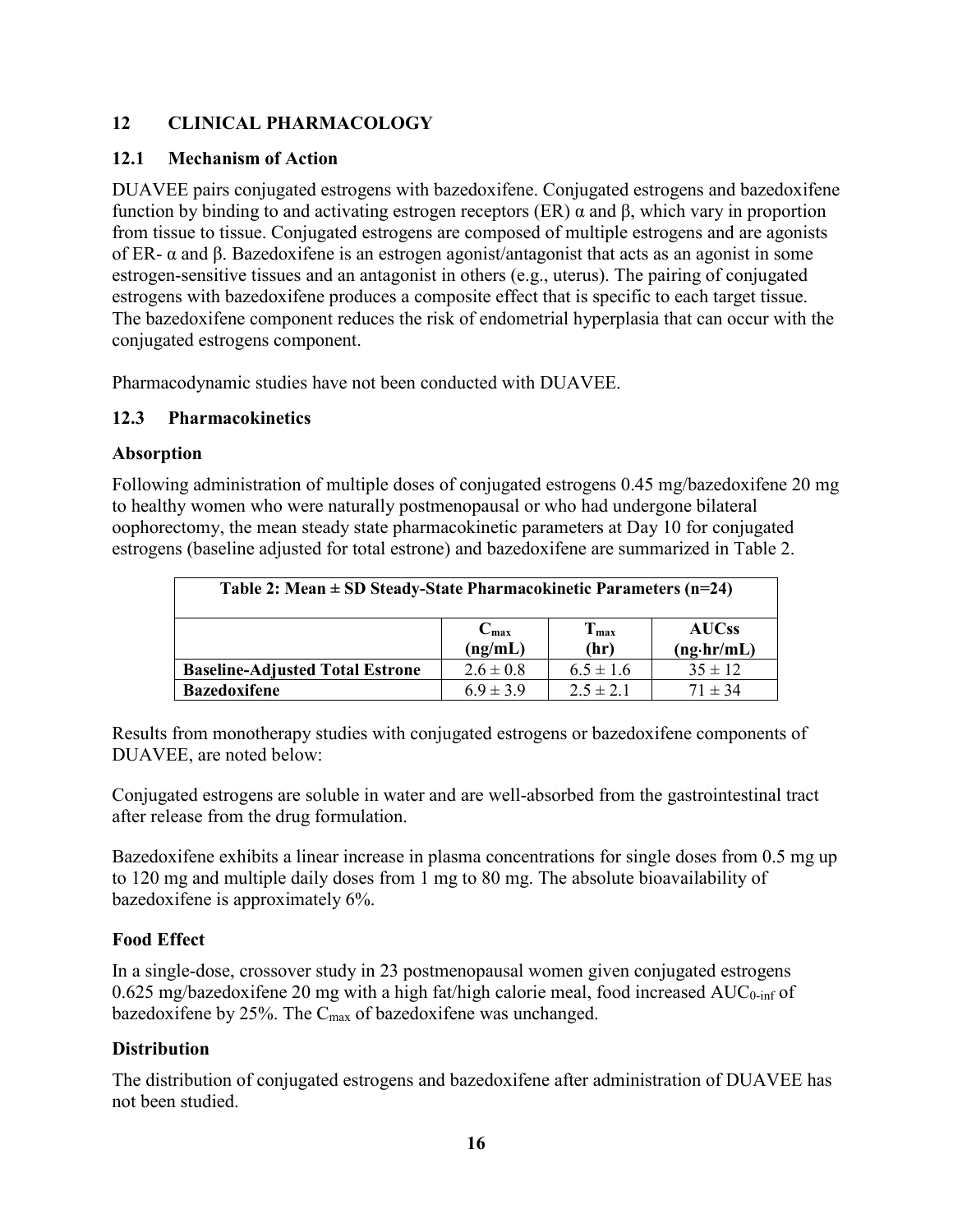Results from monotherapy studies with conjugated estrogens or bazedoxifene, components of DUAVEE, are noted below:

The distribution of exogenous estrogens is similar to that of endogenous estrogens. Estrogens are widely distributed in the body and are generally found in higher concentrations in the sex hormone target organs. Estrogens circulate in the blood largely bound to sex hormone binding globulin (SHBG) and albumin.

Following intravenous (IV) administration of a 3 mg dose of bazedoxifene, the volume of distribution is  $14.7 \pm 3.9$  L/kg. Bazedoxifene is highly bound (98%-99%) to plasma proteins *in vitro,* but does not bind to SHBG.

### **Metabolism**

The metabolic disposition of conjugated estrogens and bazedoxifene, after administration of DUAVEE, has not been studied.

Results from monotherapy studies with conjugated estrogens or bazedoxifene, components of DUAVEE, are noted below:

Exogenous estrogens are metabolized in the same manner as endogenous estrogens. Circulating estrogens exist in a dynamic equilibrium of metabolic interconversions. 17-β estradiol is converted reversibly to estrone, and both can be converted to estriol, which is the major urinary metabolite. In postmenopausal women, a significant proportion of the circulating estrogens exists as sulfate conjugates, especially estrone sulfate, which serves as a circulating reservoir for the formation of more active estrogens.

The metabolic disposition of bazedoxifene has been determined following oral administration of 20 mg of radiolabeled bazedoxifene. Bazedoxifene is extensively metabolized in women. Glucuronidation is the major metabolic pathway. Little or no cytochrome P450 mediated metabolism is evident. Bazedoxifene-5-glucuronide is the major circulating metabolite. The concentrations of this glucuronide are approximately 10-fold higher than those of unchanged drug in plasma.

### **Excretion**

After administration of a single dose of conjugated estrogens/bazedoxifene, baseline-adjusted total estrone (representing conjugated estrogens) is eliminated with a half-life of approximately 17 hours. Bazedoxifene is eliminated with a half-life of approximately 30 hours. Steady-state concentrations are achieved by the second week of once-daily administration.

Results from monotherapy studies with conjugated estrogens or bazedoxifene, components of DUAVEE, are noted below:

The conjugated estrogens components, 17β-estradiol, estrone, and estriol are excreted in the urine, along with glucuronide and sulfate conjugates.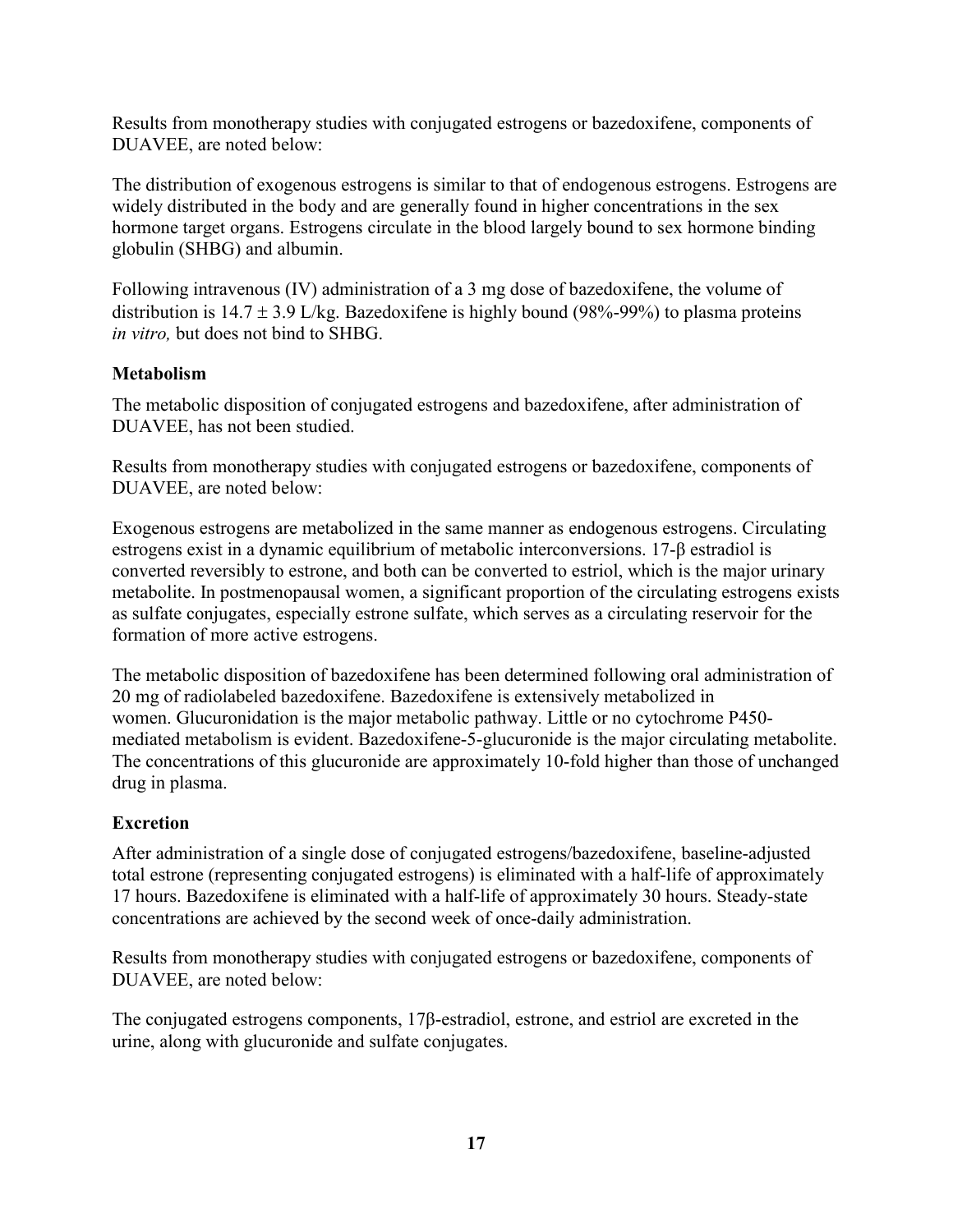The clearance of bazedoxifene is  $0.4 \pm 0.1$  L/h/kg based on intravenous administration. The major route of excretion after oral administration of 20 mg of radiolabeled bazedoxifene is via biliary excretion, followed by elimination in the feces  $(\sim 85\%)$ , with  $\leq 1\%$  of the radioactive dose eliminated in the urine. Based on these results, it is expected that bazedoxifene undergoes enterohepatic recycling from the gut back to the systemic circulation, therefore, some drugs may potentially interfere with bazedoxifene recycling process in the gut by various mechanisms resulting in a decrease in its systemic exposure.

#### **Use in Specific Populations**

#### *Pediatric*

The pharmacokinetics of conjugated estrogens/bazedoxifene tablets have not been evaluated in a pediatric population *[see Use in Specific Populations (8.4)].*

#### *Geriatric*

The effect of age on the pharmacokinetics of conjugated estrogens/bazedoxifene tablets have not been evaluated *[see Use in Specific Populations (8.5)]*.

No pharmacokinetic studies with conjugated estrogens were conducted in specific populations, including women over 75 years of age.

The pharmacokinetics of a 20 mg single-dose of bazedoxifene, were evaluated in postmenopausal women. On average, compared to women 51 to 64 years of age (n=8), women 65 to 74 years of age (n=8) showed a 1.5-fold increase in AUC, and women  $\geq$  75 years of age (n=8) showed a 2.6-fold increase in AUC.

#### *Renal Impairment*

The pharmacokinetics of conjugated estrogens/bazedoxifene tablets have not been evaluated in women with renal impairment *[see Dosage and Administration (2.6) and Use in Specific Populations (8.6)]*.

#### *Hepatic Impairment*

The pharmacokinetics of conjugated estrogens/bazedoxifene tablets have not been evaluated in women with hepatic impairment *[see Contraindications (4), Warnings and Precautions (5.5), and Use in Specific Populations (8.7)].*

No pharmacokinetic studies with conjugated estrogens were conducted in specific populations, including women with hepatic impairment.

A single dose of bazedoxifene 20 mg was given to fasted, healthy  $(N=18)$  and hepatically impaired postmenopausal women. In six mild hepatic impairment patients (Child Pugh Class A),  $C_{\text{max}}$  and AUC of bazedoxifene increased 67% and 143%, respectively, compared to healthy subjects. In six moderate hepatic impairment patients (Child Pugh Class B),  $C_{\text{max}}$  and AUC of bazedoxifene increased 32% and 109%, respectively, compared to healthy subjects. In six severe hepatic impairment patients (Child Pugh Class C), C<sub>max</sub> and AUC of bazedoxifene increased 20% and 268%, respectively, compared to healthy subjects. Half-life was prolonged from 32 to 50 hrs in patients with severe hepatic impairment, compared to healthy subjects.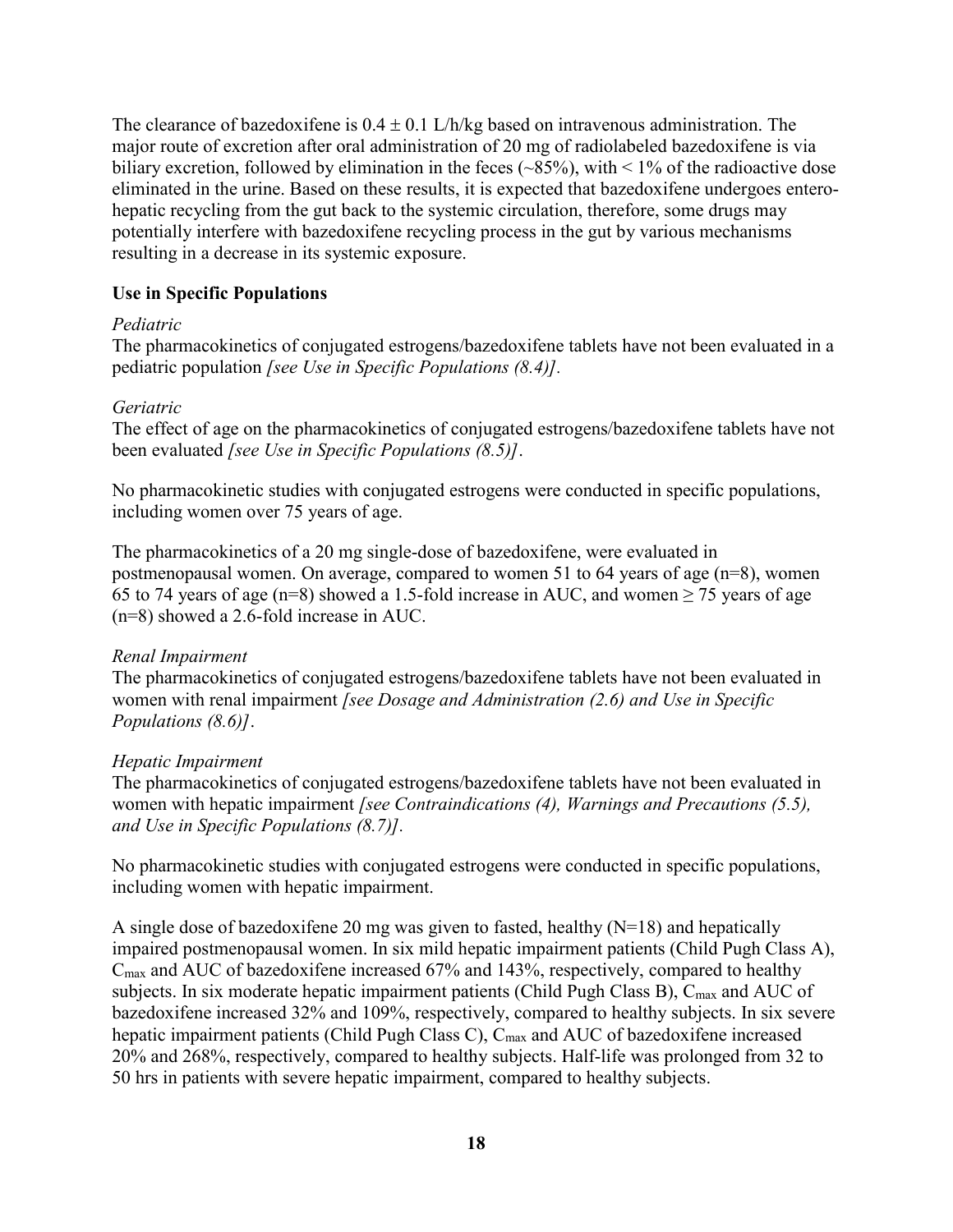#### *Body Mass Index*

In a clinical study, a single dose of DUAVEE (conjugated estrogens 0.45 mg/bazedoxifene 20 mg) was administered to 12 obese [mean (SD)  $BMI = 32.7 (2.7) kg/m<sup>2</sup>$ ] and 12 non-obese [mean (SD) BMI = 25.3 (2.6) kg/m<sup>2</sup>] postmenopausal women. In obese subjects, systemic exposure (AUC0-72) of total estrone was 2% lower and systemic exposures (AUC0-inf) of total equilin and bazedoxifene were 32% and 13% lower, respectively, compared to non-obese subjects.

### **Drug Interactions**

### *Effect of Co-Administered Drugs on the Pharmacokinetics of Conjugated Estrogens/Bazedoxifene*

In a drug-drug interaction study, itraconazole 200 mg, a strong CYP3A4 inhibitor, was administered with breakfast to 24 postmenopausal women for 4 days, followed by a fifth dose of itraconazole 200 mg with breakfast and DUAVEE on Day 5 (3 hours after itraconazole). Itraconazole 200 mg was continued for 2 additional days after the co-administration of itraconazole 200 mg and DUAVEE. Following co-administration of DUAVEE and itraconazole, baseline-adjusted total estrone  $C_{\text{max}}$  and AUC0-72 increased 9% and 9%, respectively, total equilin  $C_{\text{max}}$  and AUC0-72 increased 11% and 5%, respectively, and bazedoxifene  $C_{\text{max}}$  and AUC0-inf increased 11% and 40%, respectively, compared to subjects treated with DUAVEE alone.

### *Effect of Co-Administered Drugs on the Pharmacokinetics of Bazedoxifene*

### *Conjugated Estrogens*

Conjugated estrogens 0.625 mg were administered alone for 6 consecutive days prior to the coadministration of a single dose of 20 mg bazedoxifene and conjugated estrogens 0.625 mg in thirty postmenopausal women. Conjugated estrogens 0.625 mg were continued for 2 additional days after the co-administration of bazedoxifene and conjugated estrogens. The  $C_{\text{max}}$  of bazedoxifene increased by 3% and AUC of bazedoxifene decreased by 6%.

### *Ibuprofen*

A single dose of ibuprofen 600 mg was given with a bazedoxifene 20 mg capsule in twelve postmenopausal women after an overnight fast. Co-administration of ibuprofen and bazedoxifene increased Cmax and AUC of bazedoxifene by 18% and 7%, respectively.

#### *Atorvastatin*

Atorvastatin 20 mg was given once with bazedoxifene 40 mg in thirty postmenopausal women. Co-administration of atorvastatin and bazedoxifene decreased  $C_{\text{max}}$  of bazedoxifene by 3% and increased AUC of bazedoxifene by 6%.

#### *Azithromycin*

Azithromycin 500 mg was given once daily for 8 consecutive days in thirty postmenopausal women. Azithromycin 500 mg and a bazedoxifene 40 mg tablet were co-administered on Day 9. Azithromycin 250 mg administration once daily continued on Days 10 to 13. Co-administration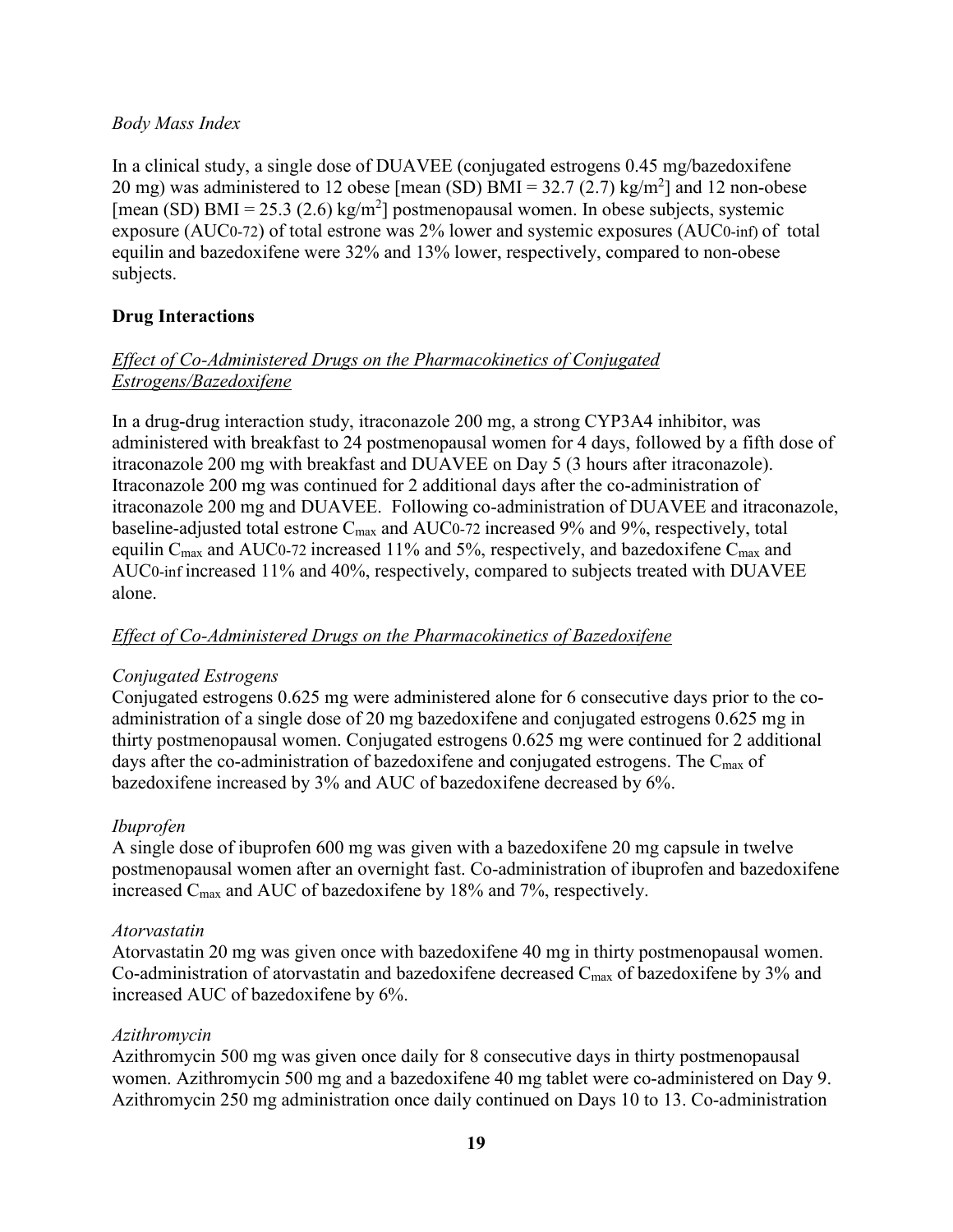of azithromycin and bazedoxifene increased Cmax of bazedoxifene by 6% and decreased AUC of bazedoxifene by 15%.

### *Aluminum and Magnesium Hydroxide*

A single dose of 460 mg aluminum hydroxide and 400 mg magnesium hydroxide was given with a bazedoxifene 40 mg tablet in thirty postmenopausal women after an overnight fast. Coadministration of aluminum/magnesium hydroxide and bazedoxifene decreased  $C_{\text{max}}$  of bazedoxifene by 8% and increased AUC of bazedoxifene by 7%.

### *Effect of Bazedoxifene on the Pharmacokinetics of Co-Administered Drugs*

### *Conjugated Estrogens*

Bazedoxifene 20 mg was administered alone for 8 consecutive days prior to co-administration of a single dose of conjugated estrogens 0.625 mg and bazedoxifene 20 mg in twenty-six postmenopausal women. Bazedoxifene 20 mg was continued for 2 additional days after co-administration of bazedoxifene and conjugated estrogens. The  $C_{\text{max}}$  and AUC of unconjugated estrone increased by 11% and 3%, respectively. The  $C_{\text{max}}$  and AUC of unconjugated equilin increased by 17% and 14%, respectively.

### *Ibuprofen*

A single dose of bazedoxifene 20 mg capsule was given with a single dose of ibuprofen 600 mg in twelve fasted, postmenopausal women. Co-administration of bazedoxifene and ibuprofen increased the  $C_{\text{max}}$  of ibuprofen by 6%. The AUC of ibuprofen was unchanged.

### *Atorvastatin*

Bazedoxifene 40 mg was given for 8 consecutive days prior to co-administration of bazedoxifene 40 mg and atorvastatin 20 mg. Co-administration of bazedoxifene and atorvastatin decreased  $C_{\text{max}}$  of atorvastatin by 14%. The AUC of atorvastatin was unchanged. The  $C_{\text{max}}$  and AUC of 2-OH atorvastatin were decreased by 18% and 8%, respectively.

### **13 NONCLINICAL TOXICOLOGY**

### **13.1 Carcinogenesis, Mutagenesis, Impairment of Fertility**

### **Carcinogenesis**

Carcinogenicity studies with conjugated estrogens/bazedoxifene have not been conducted.

Long-term continuous administration of natural and synthetic estrogens in certain animal species increases the frequency of carcinomas of the breast, uterus, cervix, vagina, testis, and liver.

In 6-month oral gavage carcinogenicity studies of bazedoxifene in transgenic Tg.RasH2 mice, there was a drug-related increased incidence of benign, ovarian granulosa-cell tumors in female mice given 150 or 500 mg/kg/day. In a two-year dietary carcinogenicity study of bazedoxifene in rats (administered at 0.003%, 0.01%, 0.03%, or 0.1%) a drug-related marked increased incidence of benign, ovarian granulosa-cell tumors was observed in female rats at concentrations of 0.03% and 0.1%. Systemic exposure (AUC) of bazedoxifene in these groups was 3 and 8 times that observed in postmenopausal women administered 20 mg/day. In male rats, drug-related renal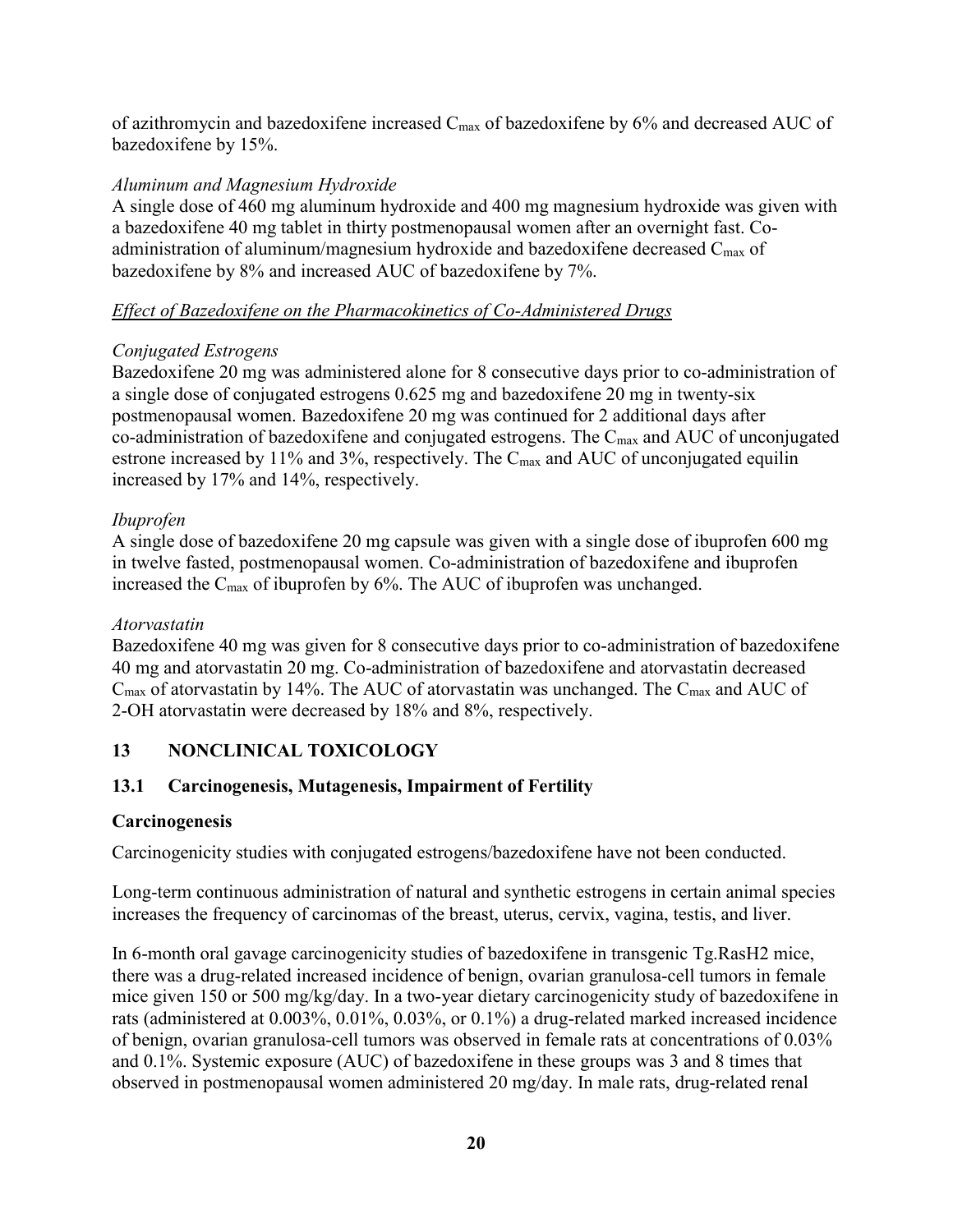tumors (adenomas and carcinomas), in the presence of renal toxicity, were observed at all doses tested, which corresponded to exposure ratios of 0.06 to 5 times the clinical AUC at a dose of 20 mg.

### **Mutagenesis**

Mutagenicity studies with conjugated estrogens/bazedoxifene have not been conducted.

Bazedoxifene was not genotoxic or mutagenic in a battery of tests, including *in vitro* bacterial reverse mutation assay, *in vitro* mammalian cell forward mutation assay at the thymidine kinase (TK+/-) locus in L5178Y mouse lymphoma cells, *in vitro* chromosome aberration assay in Chinese hamster ovary (CHO) cells, and *in vivo* mouse micronucleus assay.

### **Impairment of Fertility**

Impairment of fertility studies with conjugated estrogens/bazedoxifene have not been conducted.

Female rats were administered daily dosages of 0.3 to 30 mg/kg bazedoxifene (0.03 to 10 times human AUC at the 20 mg dose) prior to and during mating with untreated males. Estrous cycles and fertility were adversely affected in all bazedoxifene-treated female groups.

## **13.2 Animal Toxicology and/or Pharmacology**

In a 12-month study in ovariectomized rats, co-administration of conjugated estrogens  $(2.5 \text{ mg/kg/day})$  and bazedoxifene  $(0.1, 0.3, \text{or} 1 \text{ mg/kg/day})$  prevented the loss of bone mass at the spine, femur, and tibia with concomitant maintenance of biomechanical strength parameters.

## **14 CLINICAL STUDIES**

### **14.1 Treatment of Moderate to Severe Vasomotor Symptoms Associated with Menopause in Women with a Uterus**

The safety and efficacy of DUAVEE as a treatment for moderate to severe vasomotor symptoms associated with menopause was established in a 12-week randomized, double-blind, placebocontrolled study (Study 3). Study 3 enrolled a total of 318 women, age 42-64 (mean age of 53 years), who had at least 7 moderate to severe hot flushes per day or at least 50 per week at baseline. The mean number of years since menopause was 4.5 years with all women undergoing natural menopause. A total of 127 women were assigned to DUAVEE and 63 women were assigned to placebo.

In Study 3, DUAVEE significantly reduced the number and severity of moderate to severe hot flushes, as measured by the daily severity score, compared with placebo at Weeks 4 and 12. The change from baseline in the number and severity of moderate to severe hot flushes observed and the difference from placebo in Study 3 are shown in Table 3.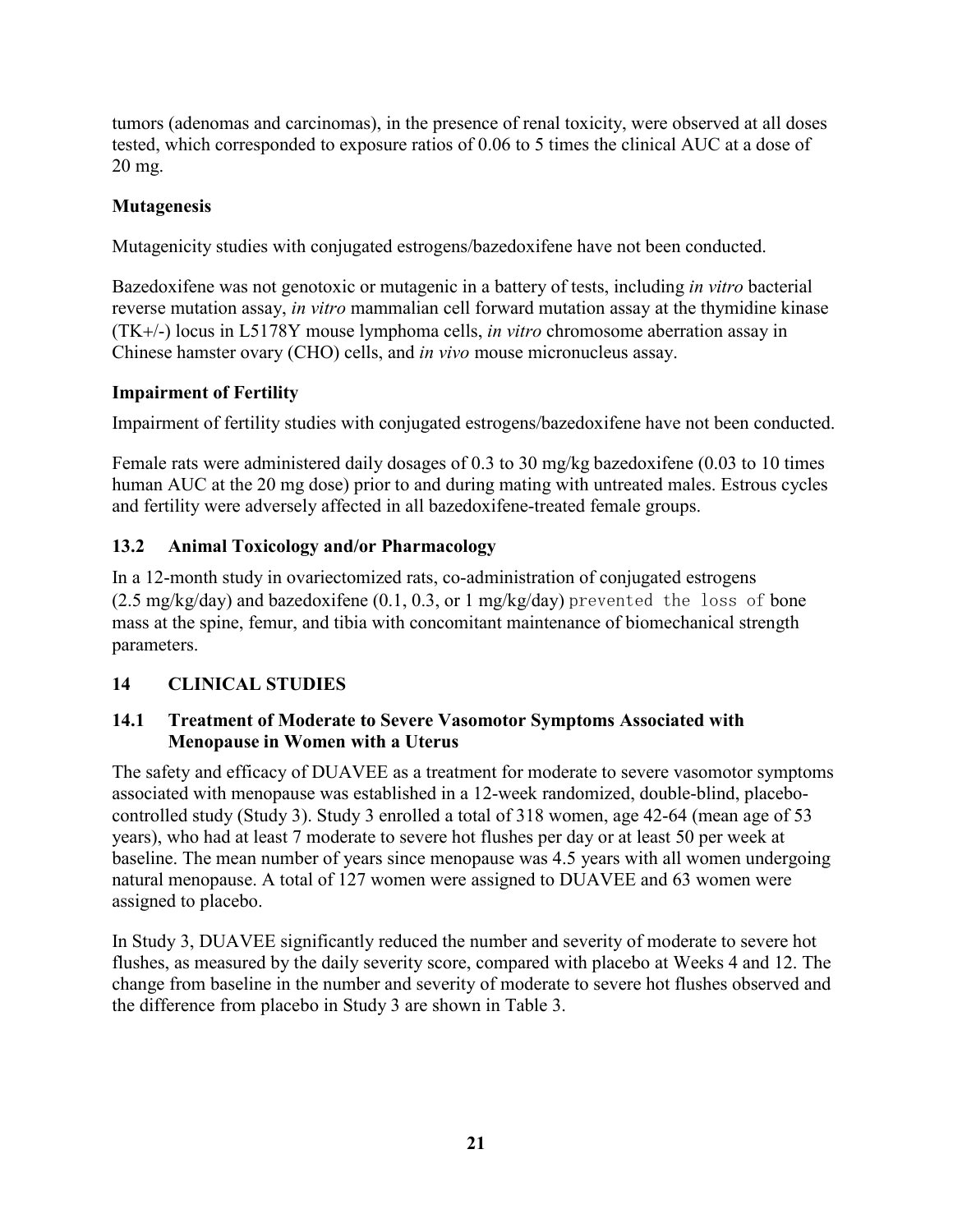|                                                                                                                                                                     | Frequency               |                | <b>Severity</b>         |                |
|---------------------------------------------------------------------------------------------------------------------------------------------------------------------|-------------------------|----------------|-------------------------|----------------|
|                                                                                                                                                                     | <b>DUAVEE</b>           | <b>Placebo</b> | <b>DUAVEE</b>           | <b>Placebo</b> |
| N                                                                                                                                                                   | 122                     | 63             | 122                     | 63             |
| Baseline                                                                                                                                                            | 10.3                    | 10.5           | 2.3                     | 2.3            |
| Week 4                                                                                                                                                              |                         |                |                         |                |
| Mean Change <sup>1</sup>                                                                                                                                            | $-5.9$                  | $-2.8$         | $-0.6$                  | $-0.1$         |
| Treatment Difference <sup>2</sup>                                                                                                                                   | $-3.1$ $(-4.4, -1.7)$ * |                | $-0.5$ $(-0.7, -0.3)$ * |                |
| Week 12                                                                                                                                                             |                         |                |                         |                |
| Mean Change <sup>1</sup>                                                                                                                                            | $-7.6$                  | $-4.9$         | $-0.9$                  | $-0.3$         |
| Treatment Difference <sup>2</sup>                                                                                                                                   | $-2.7$ $(-3.8, -1.6)$ * |                | $-0.6$ $(-0.9, -0.4)$ * |                |
| $*_{p<0.001}$<br><sup>1</sup> Change from baseline using ANCOVA model<br>$2$ Based on raw data analysis using ANCOVA model: Difference= Treatment + Baseline + Site |                         |                |                         |                |

#### **Table 3: Adjusted Mean Change from Baseline in the Average Daily Frequency and Severity of Hot Flushes (Study 3)**

**14.2 Prevention of Postmenopausal Osteoporosis in Women with a Uterus**

The safety and efficacy of DUAVEE for the prevention of postmenopausal osteoporosis was demonstrated in Study 1 and Study 2.

Study 1 was a 24-month, double-blind, randomized, placebo- and active-controlled study evaluating the safety and efficacy of multiple combinations of conjugated estrogen/bazedoxifene (including conjugated estrogens 0.45 mg/bazedoxifene 20 mg) compared to placebo. The primary endpoint of the study was the incidence of endometrial hyperplasia at Year 1. Bone mineral density change at the lumbar spine at Year 2 was the key secondary endpoint, assessed in two subsets of patients (Substudy I and Substudy II). Patients enrolled into Substudy I had to be more than 5 years postmenopausal, have a lumbar spine or total hip T-score of -1 to -2.5, and have at least one additional risk factor for osteoporosis (e.g., Caucasian race, family history of osteoporosis, early menopause, thin/small frame, inactive lifestyle, tobacco abuse). Those enrolled into Substudy II had to be 1-5 years postmenopausal with at least one additional risk factor for osteoporosis. A total of 3,397 women age 40-75 (mean age of 56 years) were enrolled in the overall study. Substudy I enrolled a total of 1,454 women (182 women receiving DUAVEE) with mean baseline T-scores of -1.43 and -1.52 in the DUAVEE and placebo groups, respectively. Substudy II enrolled a total of 861 women (with 111 women receiving DUAVEE) with mean baseline T-scores of -0.81 and -0.94 in the DUAVEE and placebo groups, respectively. Women also took calcium (600-1200 mg) and vitamin D (200-400 IU) daily.

In these substudies, treatment with DUAVEE significantly increased lumbar spine bone mineral density (BMD) at 24 months compared to placebo in both groups of postmenopausal women (Table 4).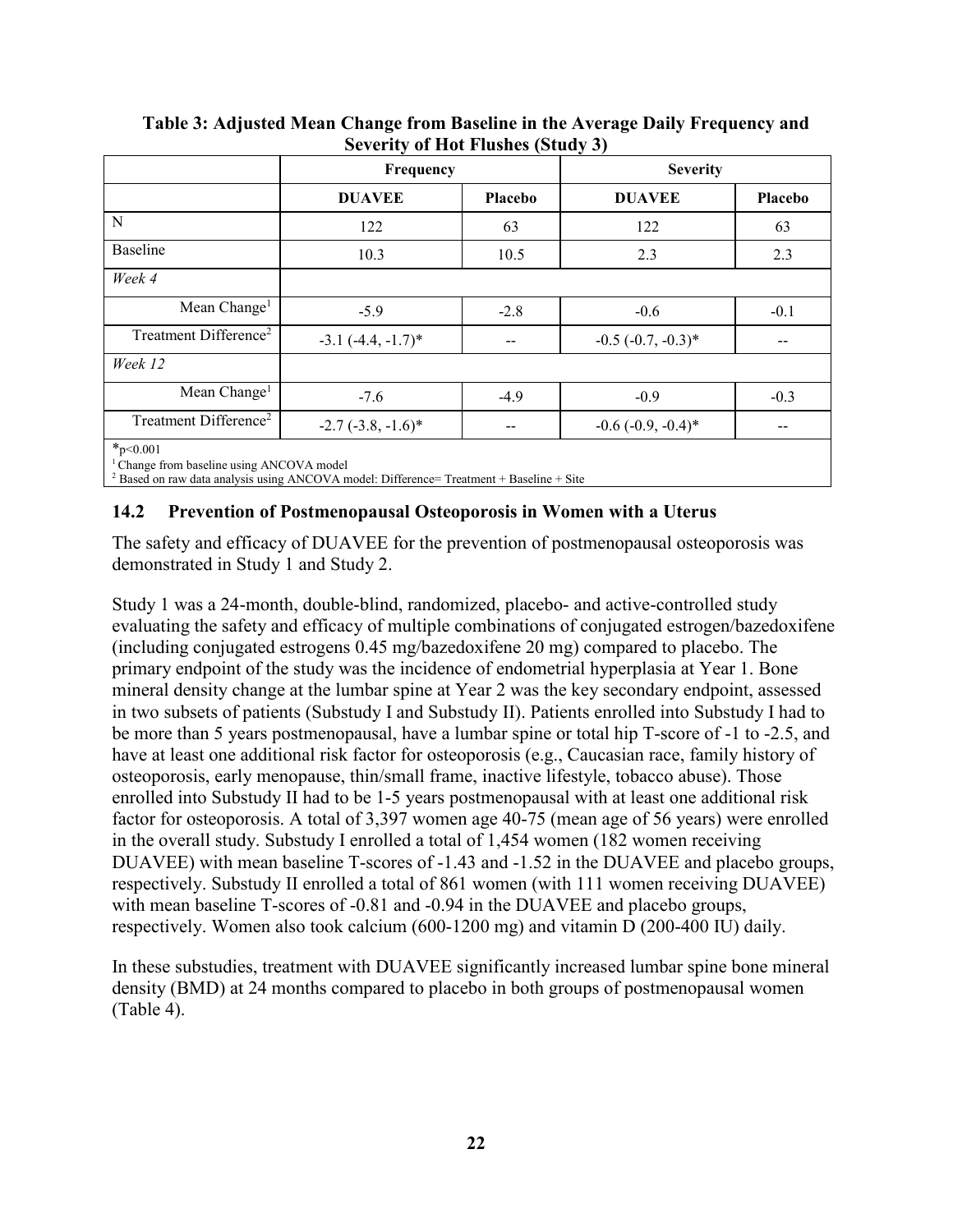|                                                                                                                                                                                                                                                                                                                                                                                                         | <b>DUAVEE</b>        | <b>Placebo</b> |
|---------------------------------------------------------------------------------------------------------------------------------------------------------------------------------------------------------------------------------------------------------------------------------------------------------------------------------------------------------------------------------------------------------|----------------------|----------------|
| <b>Between 1 and 5 Years Postmenopausal</b>                                                                                                                                                                                                                                                                                                                                                             |                      |                |
| N                                                                                                                                                                                                                                                                                                                                                                                                       | 95                   | 95             |
| % Mean Change                                                                                                                                                                                                                                                                                                                                                                                           | 1.72                 | $-1.90$        |
| Difference from Placebo (95% C.I.)                                                                                                                                                                                                                                                                                                                                                                      | $3.62(2.64, 4.60)$ * |                |
| More Than 5 Years Postmenopausal                                                                                                                                                                                                                                                                                                                                                                        |                      |                |
| N                                                                                                                                                                                                                                                                                                                                                                                                       | 155                  | 151            |
| % Mean Change                                                                                                                                                                                                                                                                                                                                                                                           | 1.64                 | $-1.47$        |
| Difference from Placebo (95% C.I.)                                                                                                                                                                                                                                                                                                                                                                      | $3.11(2.29, 3.93)^*$ |                |
| * p-value $< 0.001$<br>** Adjusted mean changes, confidence intervals, and p-values based on an ANCOVA model with<br>treatment and region (U.S. or non-U.S.) as factors and baseline BMD value and years since<br>menopause as covariates using the Modified Intention to Treat population with Last Observation<br>Carried Forward. Study 1 excludes those subjects with missing source documentation. |                      |                |

**Table 4: Lumbar Spine Bone Mineral Density Results at 24 Months (Study 1)**

In Study 1, treatment with DUAVEE also significantly increased total hip BMD. The treatment difference (or difference from placebo) in total hip BMD at 24 months was 1.96% (DUAVEE minus placebo) in women who had been postmenopausal between 1 and 5 years and 1.73% (DUAVEE minus placebo) in women who had been postmenopausal for more than 5 years.

Study 2 was a 12-month, double-blind, randomized, placebo- and active-controlled study. The primary endpoint was the incidence of endometrial hyperplasia at 12 months. The prevention of osteoporosis was assessed in a substudy that enrolled women (n=590) who were less than 5 years postmenopausal (mean 2.5 years). The mean baseline T-score in the substudy was -0.91 in the DUAVEE group and  $-0.95$  in the placebo group. The mean age of women (n=135) taking DUAVEE was 53 years (range 46-60 years). Women also took calcium (600 mg) and vitamin D (400 IU) daily.

In Study 2, treatment with DUAVEE significantly increased mean lumbar spine BMD (treatment difference, 1.51%), at 12 months compared to placebo in women who had been postmenopausal between 1 and 5 years. Treatment with DUAVEE also increased total hip BMD. The treatment difference in total hip BMD at 12 months was 1.21%.

### **14.3 Effects on the Endometrium**

Effects of DUAVEE on endometrial hyperplasia and endometrial malignancy were assessed in Study 1 and Study 2. The Efficacy Evaluable population included patients who had taken at least one dose of DUAVEE, had baseline and post baseline endometrial biopsies, or had been diagnosed with hyperplasia. By endometrial biopsy, the incidence of endometrial hyperplasia or malignancy for DUAVEE was below 1% in both studies (see Table 5).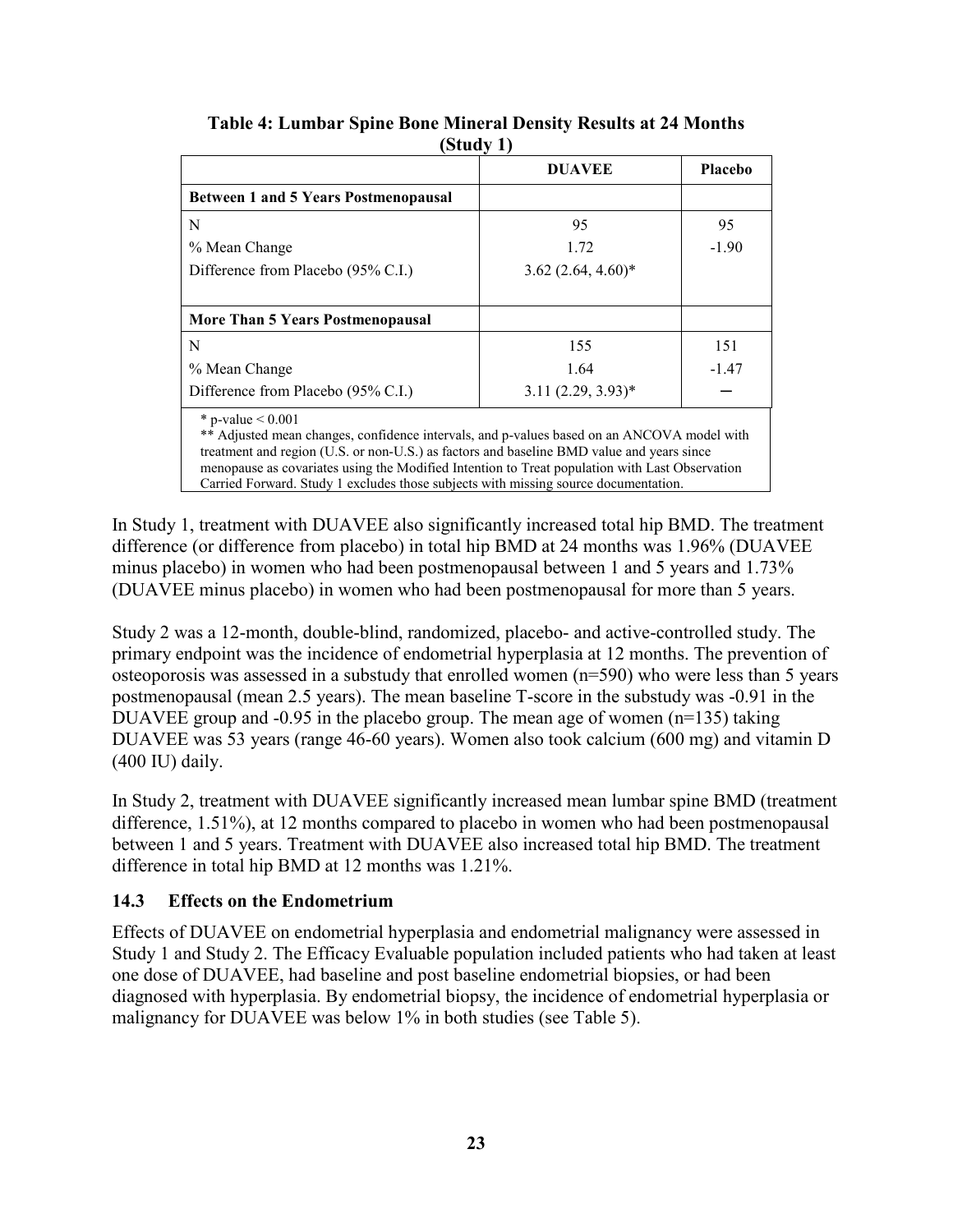|                                                           |              | <b>STUDY 1*</b>  |                          | STUDY 2*         |                       |  |  |
|-----------------------------------------------------------|--------------|------------------|--------------------------|------------------|-----------------------|--|--|
| <b>Treatment Group</b>                                    | <b>Month</b> | $\%$ (n/N)       | <b>- Sided</b><br>95% UL | $\%$ (n/N)       | $1 - Sided$<br>95% UL |  |  |
|                                                           | 12           | $0.00\%$ (0/336) | 0.89                     | $0.30\%$ (1/335) | 1.41                  |  |  |
| <b>DUAVEE</b>                                             | 24           | $0.68\%$ (2/294) | 2.13                     |                  |                       |  |  |
| $UL = Upper limit$<br>$* =$ Efficacy Evaluable population |              |                  |                          |                  |                       |  |  |

**Table 5: Incidence of Endometrial Hyperplasia or Malignancy at Month 12 and Month 24**

### **14.4 Effects on Uterine Bleeding and Spotting**

Uterine bleeding or spotting were evaluated in two clinical studies (Studies 1 and 2) by daily diary. In Study 1, cumulative amenorrhea at Year 1 was 83% in women treated with DUAVEE and 85% in women who received placebo. In Study 2, cumulative amenorrhea at Year 1 was 88% in women treated with DUAVEE and 84% in women who received placebo.

### **14.5 Women's Health Initiative Studies**

The WHI enrolled approximately 11,000 predominantly healthy postmenopausal women to assess the risks and benefits of daily oral conjugated estrogens 0.625 mg compared to placebo in the prevention of certain chronic diseases. The primary endpoint was the incidence of CHD (defined as nonfatal MI, silent MI and CHD death), with invasive breast cancer as the primary adverse outcome. A "global index" included the earliest occurrence of CHD, invasive breast cancer, stroke, PE, colorectal cancer, hip fracture, or death due to other cause. These substudies did not evaluate the effects of conjugated estrogens on menopausal symptoms.

The WHI estrogen-alone substudy was stopped early because an increased risk of stroke was observed, and it was deemed that no further information would be obtained regarding the risks and benefits of estrogen-alone in predetermined primary endpoints.

Results of the estrogen-alone substudy, which included 10,739 women (average 63 years of age, range 50 to 79; 75.3 percent White, 15.1 percent Black, 6.1 percent Hispanic, 3.6 percent Other), after an average follow- up of 7.1 years are presented in Table 6.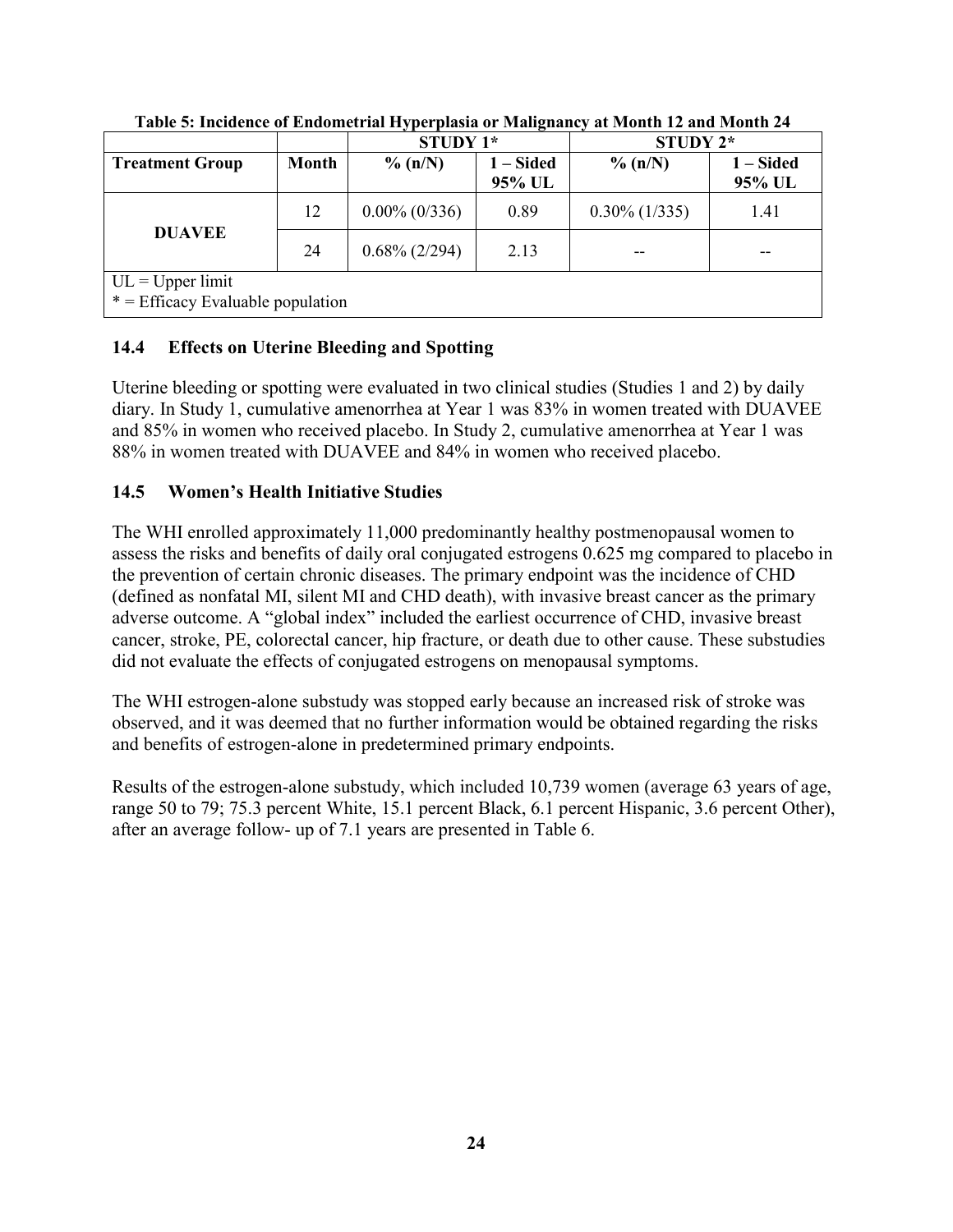|                                          |                       | <b>CE</b>                | <b>Placebo</b>     |  |  |
|------------------------------------------|-----------------------|--------------------------|--------------------|--|--|
|                                          | <b>Relative Risk</b>  | $n = 5,310$              | $N = 5,429$        |  |  |
| Event                                    | <b>CE</b> vs. Placebo | Absolute Risk per 10,000 |                    |  |  |
|                                          | $(95\% \; nCI^b)$     |                          | <b>Women-Years</b> |  |  |
| $CHD$ events <sup>c</sup>                | $0.95(0.78-1.16)$     | 54                       | 57                 |  |  |
| $Non-fatal Mc$                           | $0.91(0.73 - 1.14)$   | 40                       | 43                 |  |  |
| $CHD$ death <sup>c</sup>                 | $1.01(0.71 - 1.43)$   | 16                       | 16                 |  |  |
| All strokes <sup>c</sup>                 | $1.33(1.15-1.68)$     | 45                       | 33                 |  |  |
| Ischemic stroke <sup>c</sup>             | $1.55$ (1.19-2.01)    | 38                       | 25                 |  |  |
| Deep vein thrombosis <sup>e,d</sup>      | $1.47(1.06-2.06)$     | 23                       | 15                 |  |  |
| Pulmonary embolism <sup>c</sup>          | $1.37(0.90-2.07)$     | 14                       | 10                 |  |  |
| Invasive breast cancer <sup>c</sup>      | $0.80(0.62 - 1.04)$   | 28                       | 34                 |  |  |
| Colorectal cancer <sup>e</sup>           | $1.08(0.75-1.55)$     | 17                       | 16                 |  |  |
| Hip fracture <sup>c</sup>                | $0.65(0.45-0.94)$     | 12                       | 19                 |  |  |
| Vertebral fractures <sup>c,d</sup>       | $0.64(0.44-0.93)$     | 11                       | 18                 |  |  |
| Lower arm/wrist fractures <sup>c,d</sup> | $0.58(0.47-0.72)$     | 35                       | 59                 |  |  |
| Total fractures <sup>c,d</sup>           | $0.71(0.64-0.80)$     | 144                      | 197                |  |  |
| Death due to other causese,f             | $1.08(0.88-1.32)$     | 53                       | 50                 |  |  |
| Overall mortality <sup>e,d</sup>         | $1.04(0.88-1.22)$     | 79                       | 75                 |  |  |
| Global Index <sup>g</sup>                | $1.02(0.92 - 1.13)$   | 206                      | 201                |  |  |

| Table 6: Relative and Absolute Risk Seen in the Estrogen Alone Substudy of WHI <sup>a</sup> |  |  |  |  |
|---------------------------------------------------------------------------------------------|--|--|--|--|
|                                                                                             |  |  |  |  |

a Adapted from numerous WHI publications. WHI publications can be viewed at www.nhlbi.nih.gov/whi.

b Nominal confidence intervals unadjusted for multiple looks and multiple comparisons.

c Results are based on centrally adjudicated data for an average follow-up of 7.1 years.

d Not included in "global index".

e Results are based on an average follow-up of 6.8 years.

f All deaths, except from breast or colorectal cancer, definite or probable CHD, PE, or cerebrovascular disease.

g A subset of the events was combined in a "global index", defined as the earliest occurrence of CHD events,

invasive breast cancer, stroke, PE, endometrial cancer, colorectal cancer, hip fracture, or death due to other causes.

For those outcomes included in the WHI "global index" that reached statistical significance, the absolute excess risk per 10,000 women-years in the group treated with CE-alone was 12 more strokes, while the absolute risk reduction per 10,000 women-years was 7 fewer hip fractures. The absolute excess risk of events included in the "global index" was a non-significant 5 events per 10,000 women-years. There was no difference between the groups in terms of all-cause mortality.

No overall difference for primary CHD events (nonfatal MI, silent MI and CHD death) and invasive breast cancer incidence in women receiving conjugated estrogens-alone compared to placebo was reported in final centrally adjudicated results from the estrogen-alone substudy, after an average follow-up of 7.1 years.

Centrally adjudicated results for stroke events from the estrogen-alone substudy, after an average follow-up of 7.1 years, reported no significant differences in distribution of stroke subtype or severity, including fatal strokes, in women receiving conjugated estrogens-alone compared to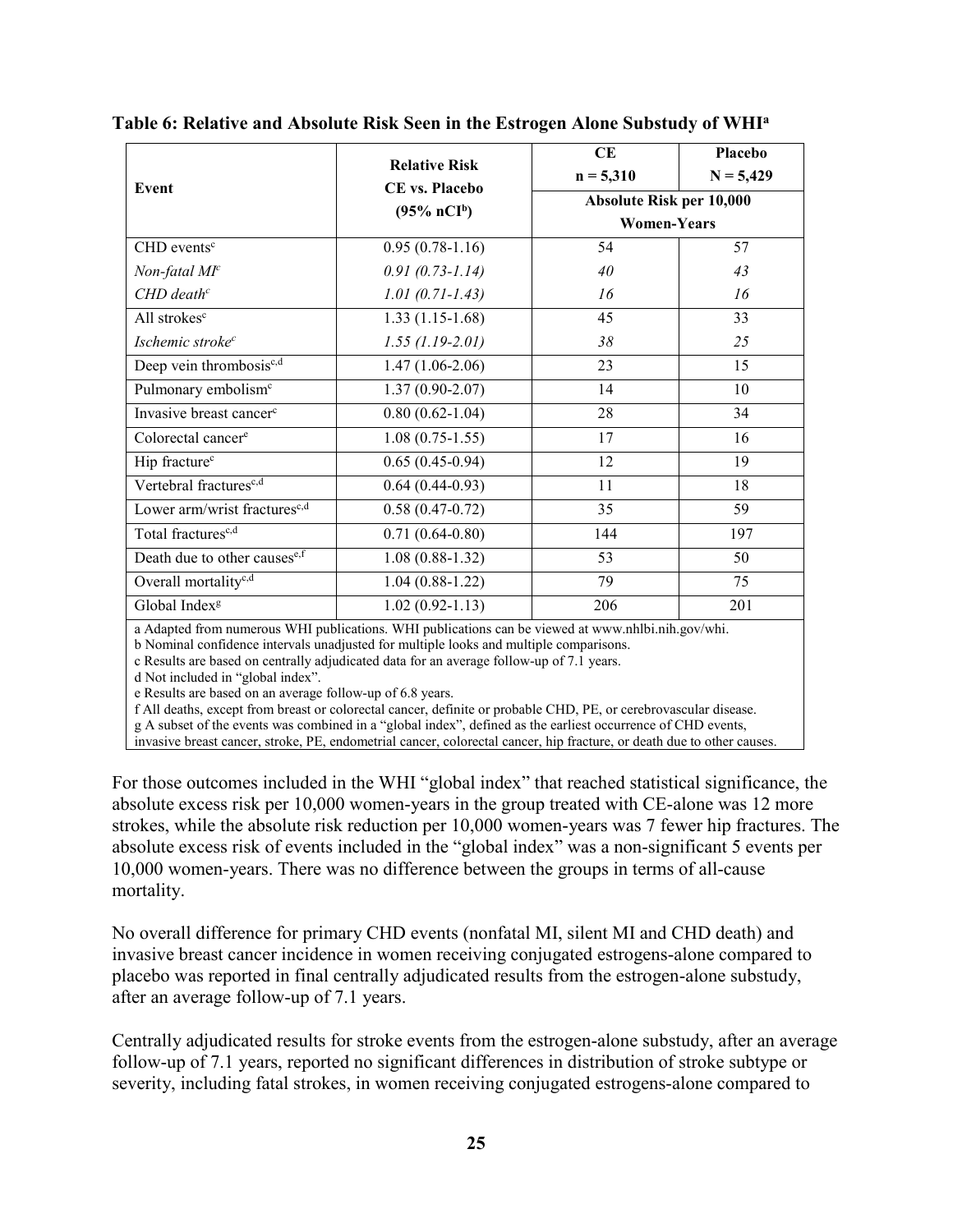placebo. Estrogen-alone increased the risk for ischemic stroke, and this excess risk was present in all subgroups of women examined.

Timing of the initiation of estrogen-alone therapy relative to the start of menopause may affect the overall risk benefit profile. The WHI estrogen-alone substudy, stratified by age, showed in women 50 to 59 years of age a non-significant trend toward reduced risk for CHD [hazard ratio (HR) 0.63 (95 percent CI, 0.36-1.09)] and overall mortality [HR 0.71 (95 percent CI, 0.46-1.11)].

### **14.6 Women's Health Initiative Memory Study**

The WHIMS estrogen-alone ancillary study of WHI enrolled 2,947 predominantly healthy hysterectomized postmenopausal women 65 to 79 years of age (45 percent were 65 to 69 years of age, 36 percent were 70 to 74 years of age, and 19 percent were 75 years of age and older) to evaluate the effects of daily conjugated estrogens (0.625 mg)-alone on the incidence of probable dementia (primary outcome) compared to placebo.

After an average follow-up of 5.2 years, the relative risk of probable dementia for conjugated estrogens-alone versus placebo was 1.49 (95 percent CI, 0.83-2.66). The absolute risk of probable dementia for conjugated estrogens-alone versus placebo was 37 versus 25 cases per 10,000 women-years. Probable dementia as defined in this study included Alzheimer's disease (AD), vascular dementia (VaD) and mixed type (having features of both AD and VaD). The most common classification of probable dementia in the treatment group and the placebo group was AD. Since the ancillary study was conducted in women 65 to 79 years of age, it is unknown whether these findings apply to younger postmenopausal women *[see Warnings and Precautions (5.4) and Use in Specific Populations (8.5)]*.

### **16 HOW SUPPLIED/STORAGE AND HANDLING**

DUAVEE tablets contain 0.45 mg conjugated estrogens and 20 mg bazedoxifene. The tablets are oval, biconvex, and pink, branded with "0.45/20" in black ink on one side.

 $DUAVEE<sup>®</sup>$  tablets are supplied as follows:

|                              | Package                       | <b>NDC</b> number |
|------------------------------|-------------------------------|-------------------|
| Conjugated estrogens         | 2 blisters of 15 tablets each | NDC 0008-1123-12  |
| $0.45$ mg/bazedoxifene 20 mg |                               |                   |

#### **Storage**

**Blisters** 

DUAVEE tablets should be stored at 20°C to 25°C (68°F to 77°F); excursions permitted to 15°C to 30°C (59°F to 86°F). See USP Controlled Room Temperature. Dispense product in the original package. Tablets should not be removed from blisters until immediately before use. Protect from moisture. After opening foil pouch, product must be used within 60 days.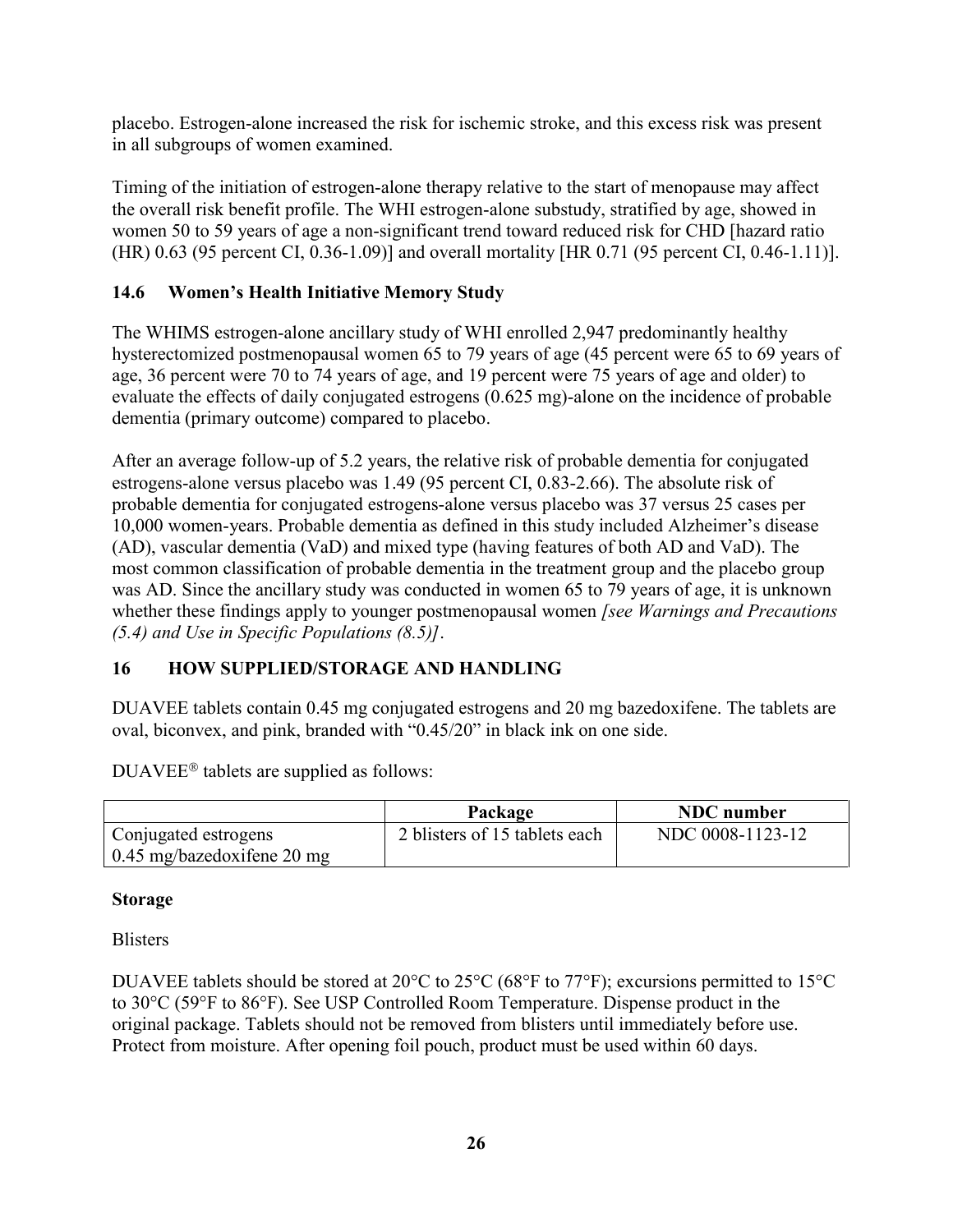### **17 PATIENT COUNSELING INFORMATION**

See FDA-approved patient labeling (Patient Information).

#### **17.1 Instructions for Patients**

- Keep DUAVEE in the original container to protect from moisture. Do not place DUAVEE in pill boxes or pill organizers.
- If more than one blister package is dispensed to the patient, instruct them to open one foil pouch at a time.
- Instruct patient to record the date the blister package is opened in the space provided on the blister package label. Do not use if the blister package has been open more than 60 days.
- Instruct patient to remove only one tablet from the blister package at the time of use.

### **17.2 Venous Thromboembolic Events**

Advise patients to immediately report to their physician any signs or symptoms related to venous thrombosis and thromboembolic events *[see Warnings and Precautions (5.2)]*.

### **17.3 Abnormal Vaginal Bleeding**

Inform postmenopausal women of the importance of reporting abnormal vaginal bleeding to their healthcare provider as soon as possible *[see Warnings and Precautions (5.3)].*

### **17.4 Possible Serious Adverse Reactions with Estrogen Therapy**

Inform postmenopausal women of possible serious adverse reactions of estrogen therapy including Cardiovascular Disorders, Malignant Neoplasms, and Probable Dementia *[see Warnings and Precautions (5.2, 5.3, 5.4)]*.

### **17.5 Possible Less Serious Adverse Reactions with DUAVEE**

Inform postmenopausal women of possible less serious but common adverse reactions of DUAVEE therapy such as muscle spasms, nausea, diarrhea, dyspepsia, upper abdominal pain, throat pain, dizziness and neck pain.

### **17.6 Calcium and Vitamin D Intake**

Advise patients to add supplemental calcium and/or vitamin D to the diet if daily intake is inadequate.

This product's label may have been updated. For current full prescribing information, please visit [www.pfizer.com.](http://www.pfizer.com/)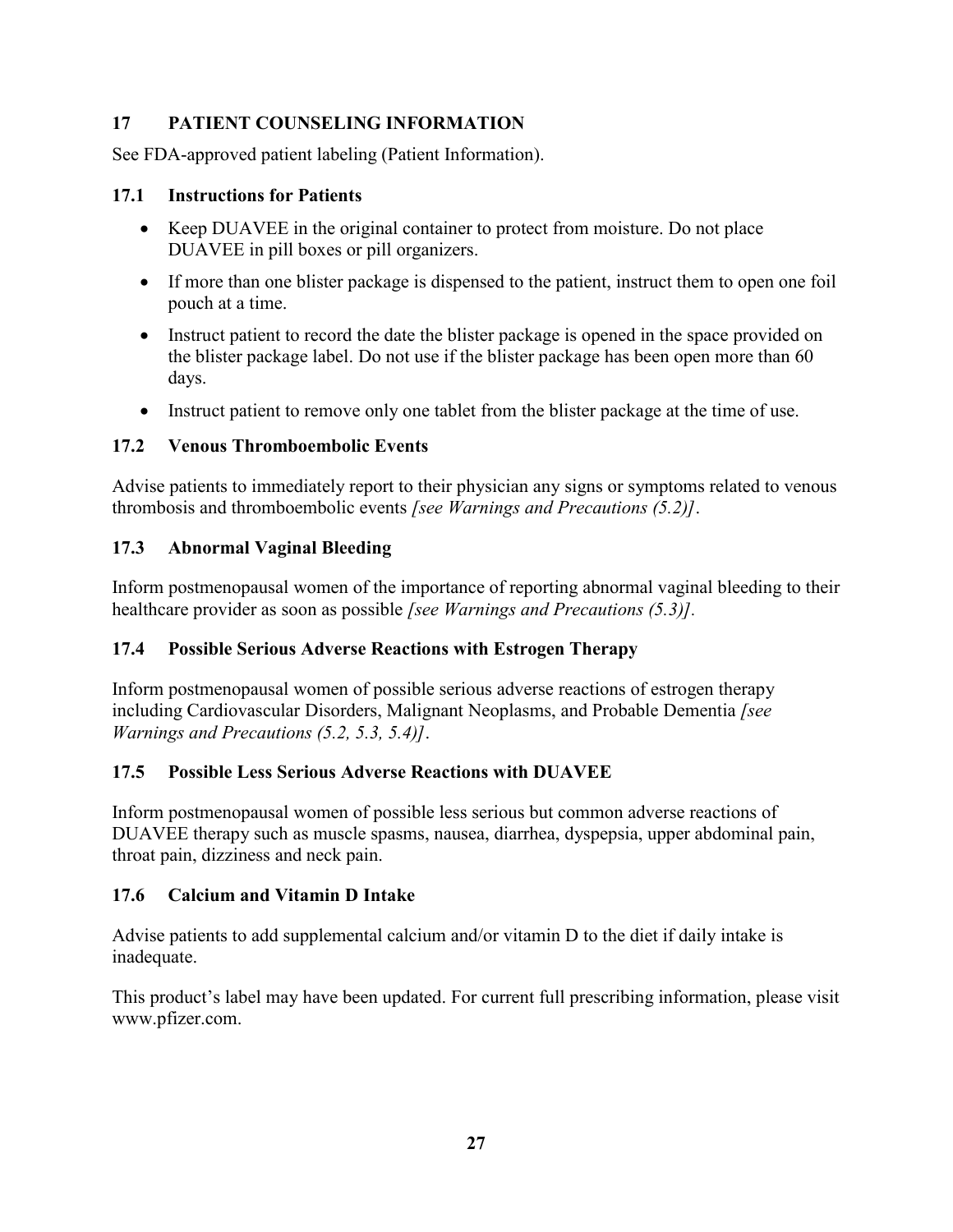Distributed by



LAB-0582-6.0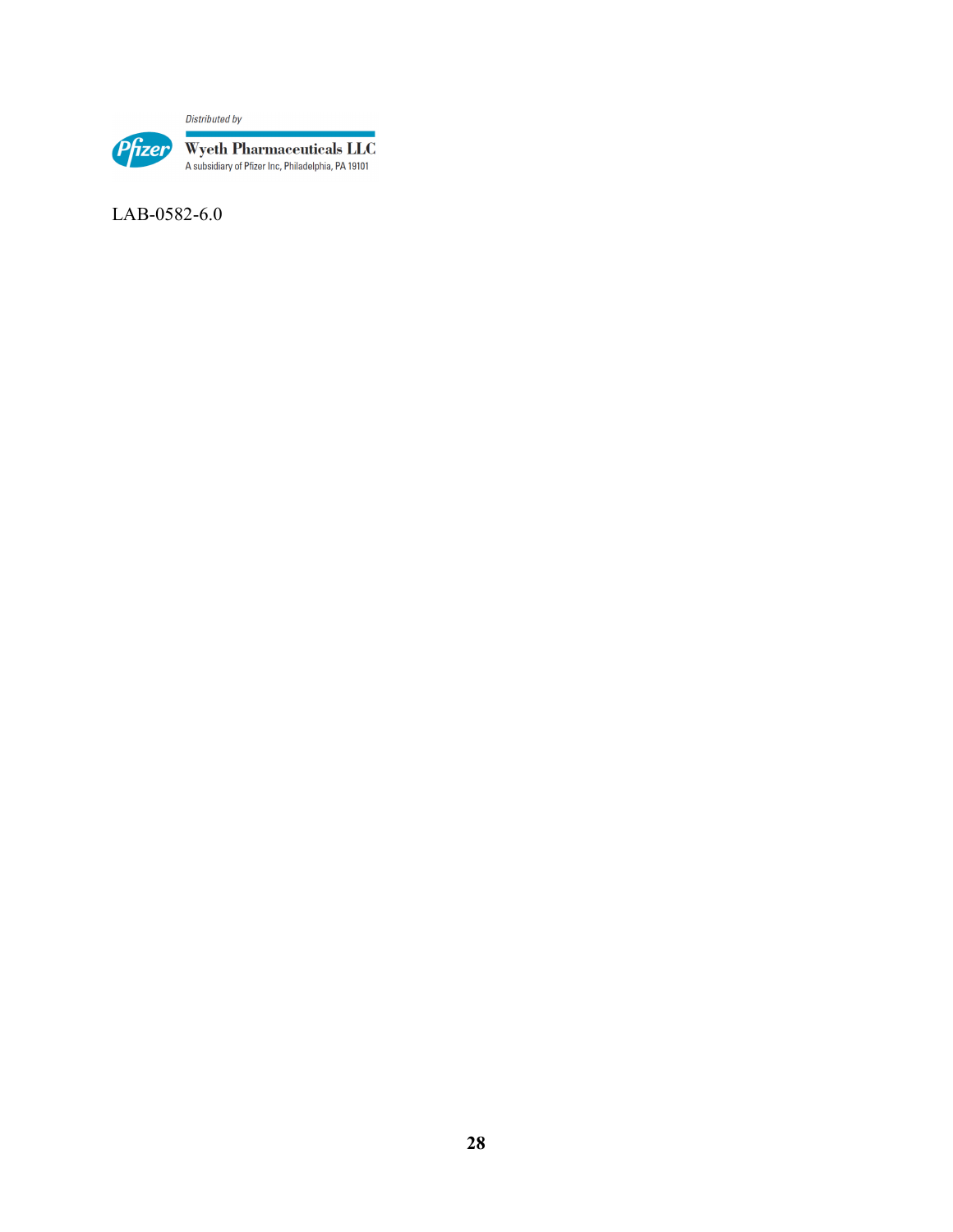# **Patient Information**

## **DUAVEE<sup>®</sup>** (DEW' ah-vee)

## **(conjugated estrogens/bazedoxifene)**

### **Tablets**

Read this Patient Information before you start taking DUAVEE and each time you get a refill. There may be new information. This information does not take the place of talking to your healthcare provider about your medical condition or your treatment.

### **What is the most important information I should know about DUAVEE?**

- Do not take additional estrogen products while you are taking DUAVEE.
- Using estrogens may increase your chance of getting cancer of the uterus (womb).
- Report any unusual vaginal bleeding right away while you are taking DUAVEE. Vaginal bleeding after menopause may be a warning sign of cancer of the uterus (womb). Your healthcare provider should check any unusual vaginal bleeding to find out the cause.
- Do not use estrogens to prevent heart disease, heart attacks, strokes or dementia (decline in brain function).
- Using estrogens may increase your chances of getting strokes or blood clots.
- Using estrogens may increase your chance of getting dementia, based on a study of women 65 years of age or older.
- You and your healthcare provider should talk regularly about whether you still need treatment with DUAVEE.

### **What is DUAVEE?**

DUAVEE is a prescription medicine that contains a mixture of estrogens and bazedoxifene.

### **What is DUAVEE used for?**

DUAVEE is used after menopause for women with a uterus to:

• **reduce moderate to severe hot flushes**

Estrogens are hormones made by a woman's ovaries. The ovaries normally stop making estrogens when a woman is between 45 and 55 years old. This drop in body estrogen levels causes the "change of life" or menopause (the end of monthly menstrual periods). Sometimes both ovaries are removed during an operation before natural menopause takes place. The sudden drop in estrogen levels causes "surgical menopause."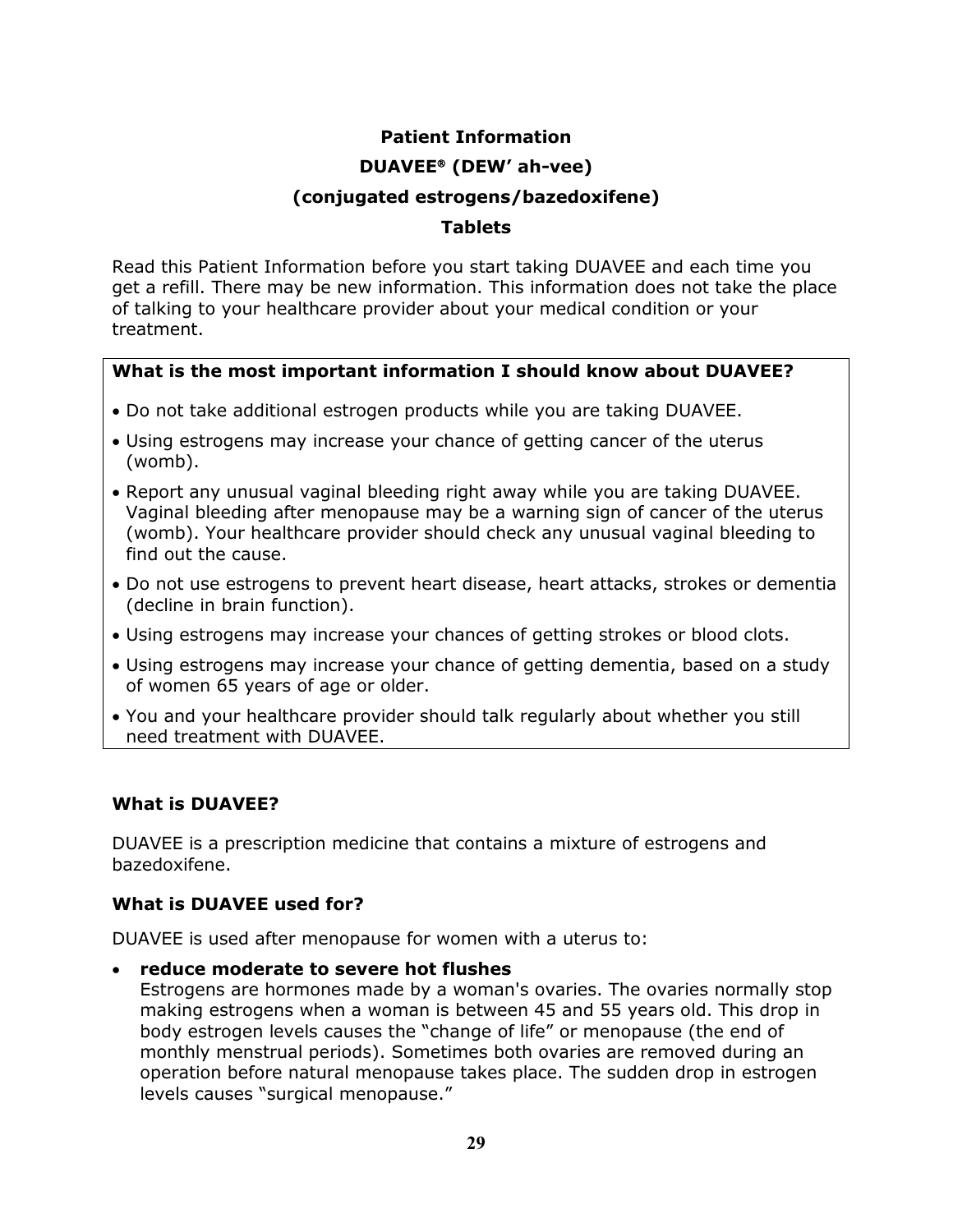When the estrogen levels begin dropping, some women get very uncomfortable symptoms, such as feelings of warmth in the face, neck, and chest, or sudden intense episodes of heat and sweating ("hot flashes" or "hot flushes"). In some women, the symptoms are mild, and they will not need to take medicines. In other women, symptoms can be more severe.

• **help reduce your chances of developing osteoporosis (thin, weak bones)** If you use DUAVEE only to prevent osteoporosis due to menopause, talk with your healthcare provider about whether a different treatment or medicine without estrogens might be better for you.

DUAVEE should be taken for the shortest time possible and only for as long as treatment is needed.

You and your healthcare provider should talk regularly about whether you still need treatment with DUAVEE.

DUAVEE is not for use in children.

It is not known if DUAVEE is safe and effective in people with kidney problems.

#### **Who should not take DUAVEE?**

#### **Do not take DUAVEE if you:**

- **currently have or have had blood clots**
- **are allergic to estrogens or bazedoxifene, the active ingredients in DUAVEE, or any of its ingredients.**  See the list of ingredients in DUAVEE at the end of this leaflet.
- **have unusual vaginal bleeding.** Vaginal bleeding after menopause may be a warning sign of cancer of the uterus (womb). Your healthcare provider should check any unusual vaginal bleeding to find out the cause.
- **currently have or have had certain cancers.** Estrogens may increase the chances of getting certain types of cancers, including cancer of the breast or uterus. If you have or have had cancer, talk with your healthcare provider about whether you should use DUAVEE.
- **currently have or have had liver problems**
- **have been diagnosed with a bleeding disorder**
- **are pregnant.** DUAVEE is not for pregnant women. If you think you may be pregnant, you should have a pregnancy test and know the results. Do not take DUAVEE if the test is positive and talk to your healthcare provider.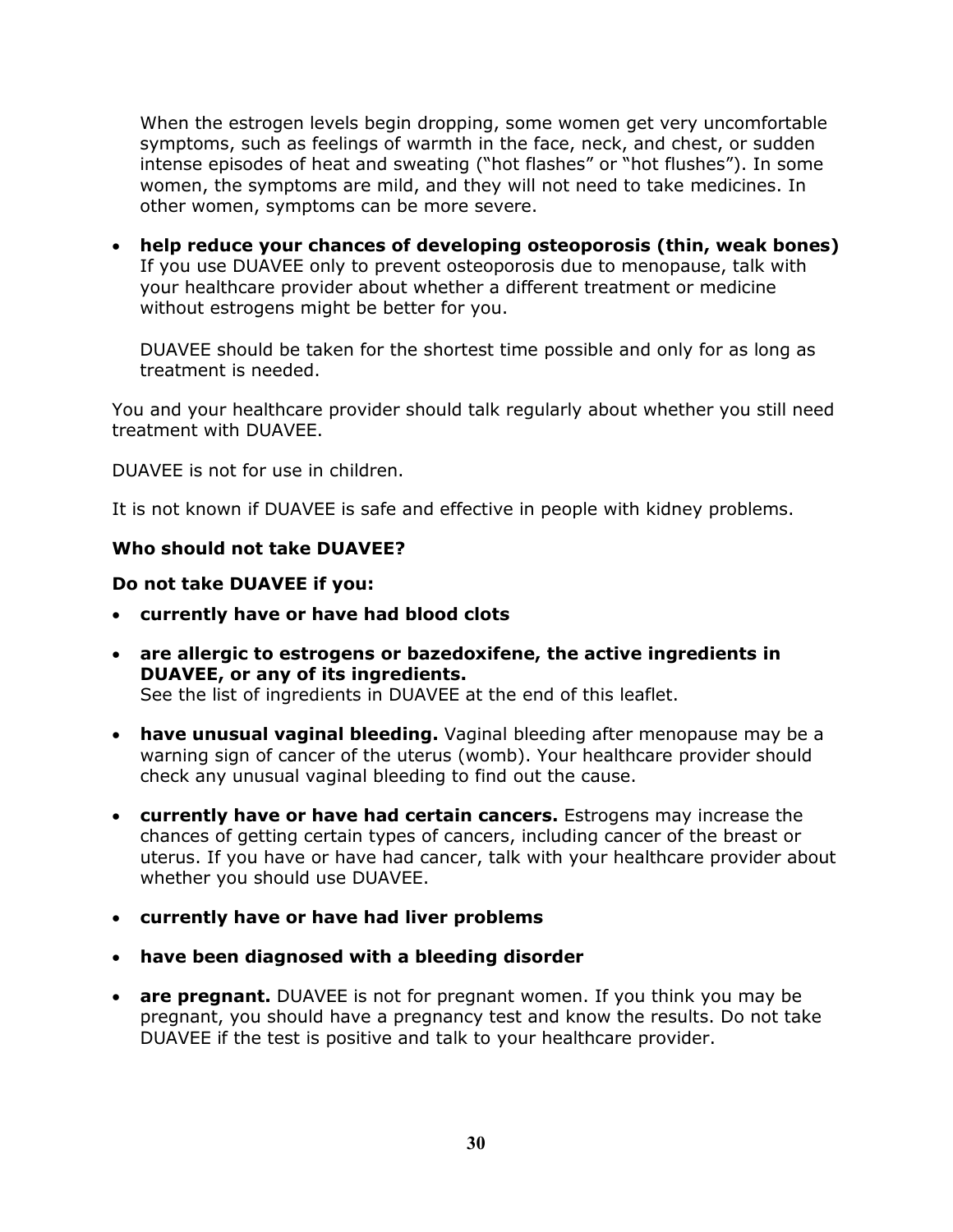## **What should I tell my healthcare provider before taking DUAVEE? Before you take DUAVEE, tell your healthcare provider if you:**

- **have any unusual vaginal bleeding.**
- **have any other medical conditions.** Your healthcare provider may need to check you more carefully if you have certain conditions, such as asthma (wheezing), epilepsy (seizures), diabetes, migraine, endometriosis, lupus, or problems with your heart, liver, thyroid, kidneys, or have high calcium levels in your blood.
- **are going to have surgery or will be on bed rest.** Your healthcare provider will let you know if you need to stop taking DUAVEE.

**Tell your healthcare provider about all the medicines you take,** including prescription and over-the-counter medicines, vitamins, and herbal supplements.

Especially tell your healthcare provider if you take other hormonal medicines, including progestins or other medicines like DUAVEE. Ask your healthcare provider if you do not know if you take any of these medicines.

Some medicines may affect how DUAVEE works. DUAVEE may also affect how your other medicines work. Keep a list of your medicines and show it to your healthcare provider and pharmacist when you get a new medicine.

### **How should I take DUAVEE?**

- **DUAVEE comes in a blister package.**
- **Record the date you open the foil pouch in the space provided on the blister package label. Do not use if the blister package has been open for more than 60 days.**
- Take DUAVEE exactly as your healthcare provider tells you to take it.
- Take 1 DUAVEE tablet at the same time each day.
- DUAVEE should be swallowed whole.
- Take DUAVEE with or without food.
- You should not remove DUAVEE from the blister until right before you are ready to take it. Remove 1 tablet at a time from the blister package. Do not place DUAVEE in pill boxes or pill organizers.
- If you miss a dose of DUAVEE, take it as soon as you remember. If it is almost time for your next dose, skip the missed dose. Take the next dose at your regular time. **Do not** take 2 doses at the same time unless your healthcare provider tells you to. If you are not sure about your dosing, call your healthcare provider.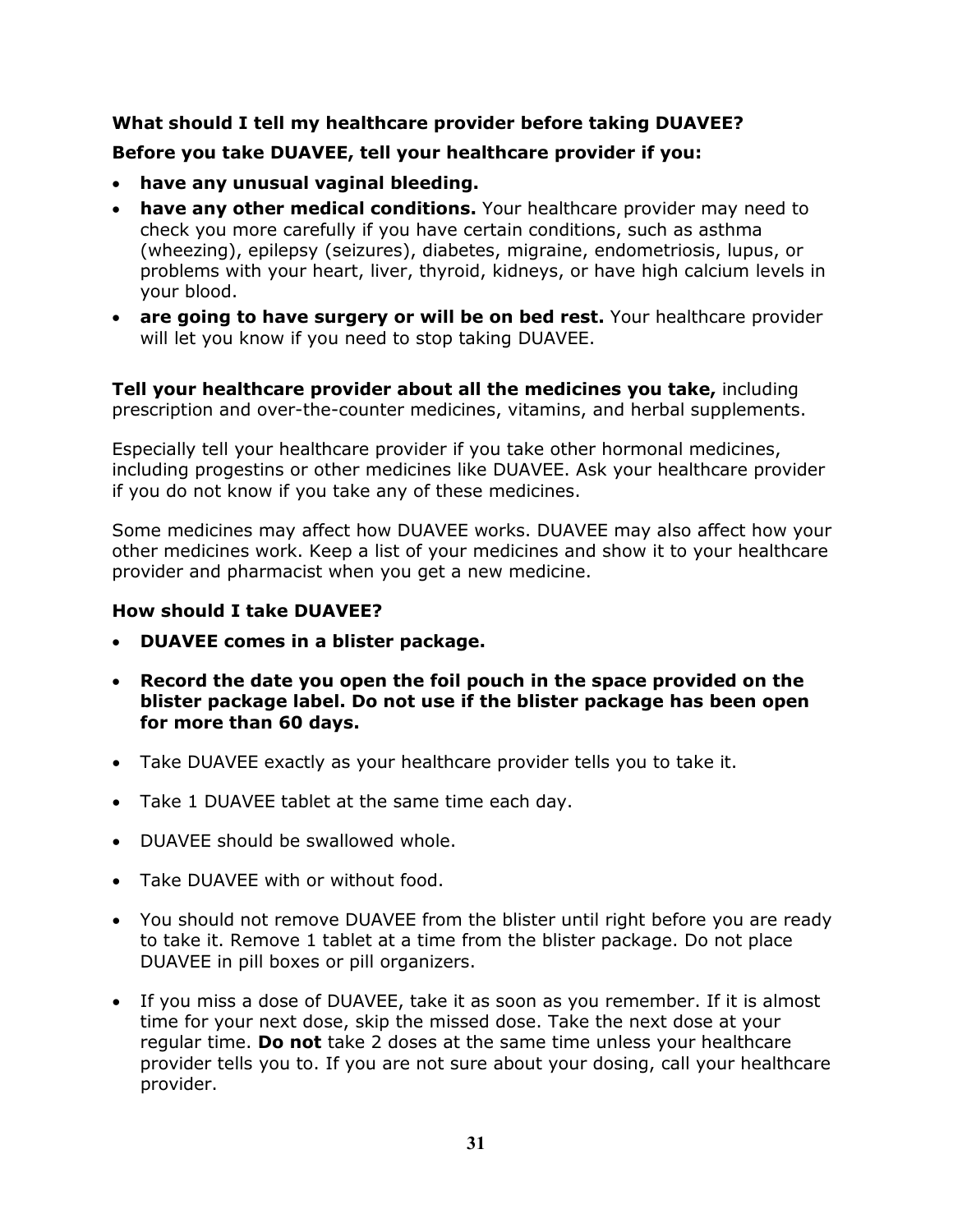- If you take a calcium or vitamin D supplement, you may take it at the same time you take DUAVEE.
- If you take too much DUAVEE, call your healthcare provider. Symptoms of taking too much DUAVEE include:
	- o nausea
	- o vomiting
	- o breast tenderness
	- o dizziness
- o abdominal pain
- o feeling tired
- o vaginal bleeding

#### **What are the possible side effects of DUAVEE?**

#### **Side effects are grouped by how serious they are and how often they happen when you are treated.**

#### **Serious side effects include:**

- blood clots
- stroke
- heart attack
- cancer of the lining of the uterus
- breast cancer
- cancer of the ovary
- dementia
- gallbladder problems
- loss of vision
- high blood pressure
- increased fats in your blood
- liver problems
- thyroid problems
- fluid retention
- low calcium
- swelling of your mouth or tongue
- worsening of other medical problems such as asthma, diabetes, epilepsy, migraines, a genetic problem called porphyria, lupus and liver problems

#### **Call your healthcare provider right away if you get any of the following warning signs, or any other unusual symptoms that concern you:**

- new breast lumps
- unusual vaginal bleeding
- changes in vision or speech
- sudden new severe headaches
- severe pains in your chest or legs with or without shortness of breath, weakness and fatigue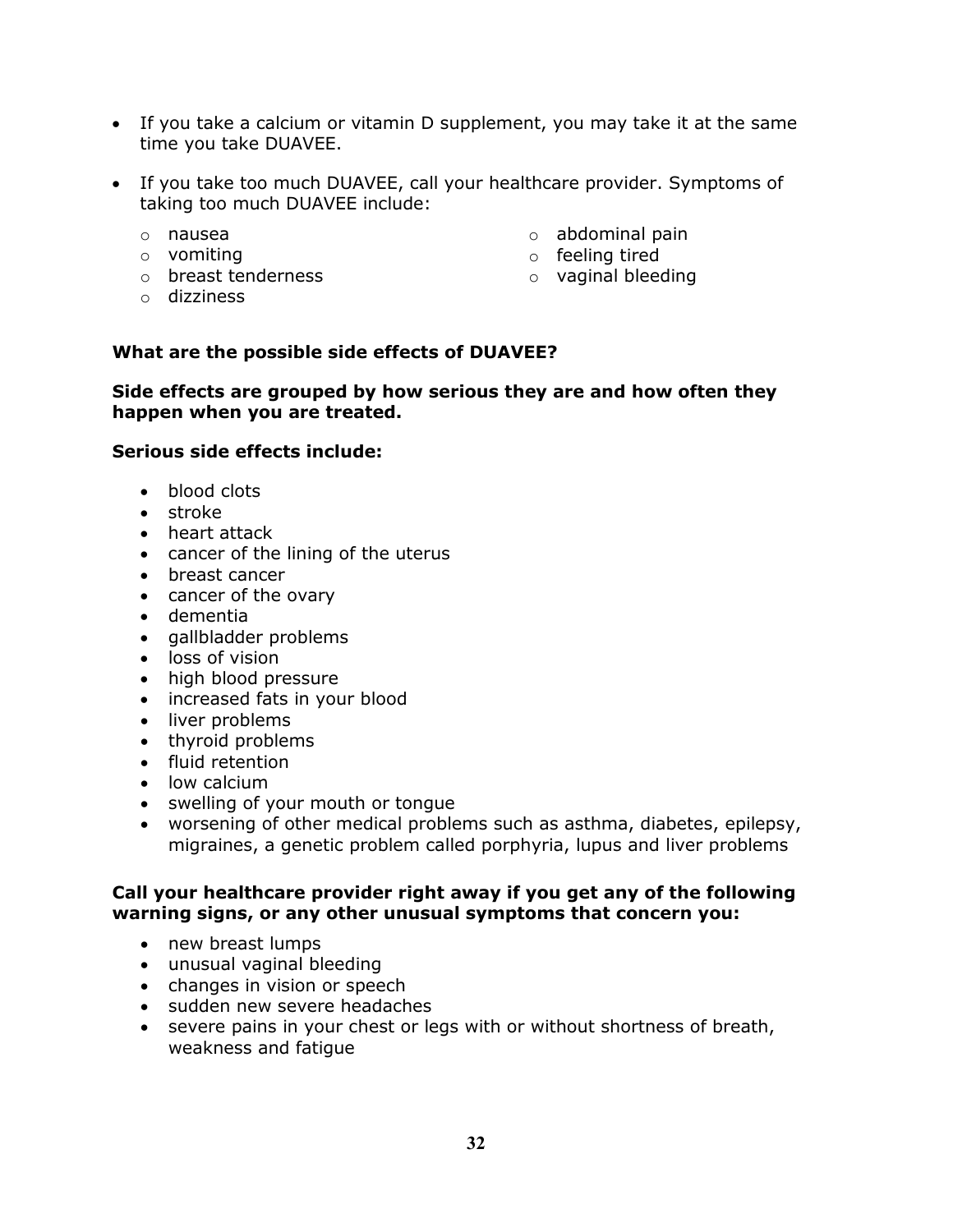### **Less serious, but common side effects include:**

- muscle spasms
- nausea
- diarrhea
- upset stomach
- abdominal pain
- throat pain
- dizziness
- neck pain

These are not all the possible side effects of DUAVEE. For more information, ask your healthcare provider or pharmacist. Tell your healthcare provider if you have any side effects that bother you or do not go away.

Call your doctor for medical advice about side effects. You may report side effects to FDA at 1-800-FDA-1088.

### **What can I do to lower my chances of a serious side effect with DUAVEE?**

- Talk with your healthcare provider regularly about whether you should continue taking DUAVEE.
- See you healthcare provider right away if you get vaginal bleeding while taking DUAVEE.
- Have a pelvic exam, breast exam and mammogram (breast X-ray) every year unless your healthcare provider tells you something else.
- If members of your family have had breast cancer or if you have ever had breast lumps or an abnormal mammogram, you may need to have breast exams more often.
- If you have high blood pressure, high cholesterol (fat in the blood), diabetes, are overweight, or if you use tobacco, you may have higher chances of getting heart disease.

Ask your healthcare provider for ways to lower your chances of getting heart disease.

### **How do I store DUAVEE?**

- Store DUAVEE at room temperature between 68°F to 77°F (20°C to 25°C).
- Keep DUAVEE in the blister until you are ready to take it to protect the tablet from moisture.
- Do not place DUAVEE in pill boxes or pill organizers.
- After opening the foil pouch the DUAVEE blisters come in, DUAVEE must be used within 60 days.

### **Keep DUAVEE and all other medicines out of the reach of children.**